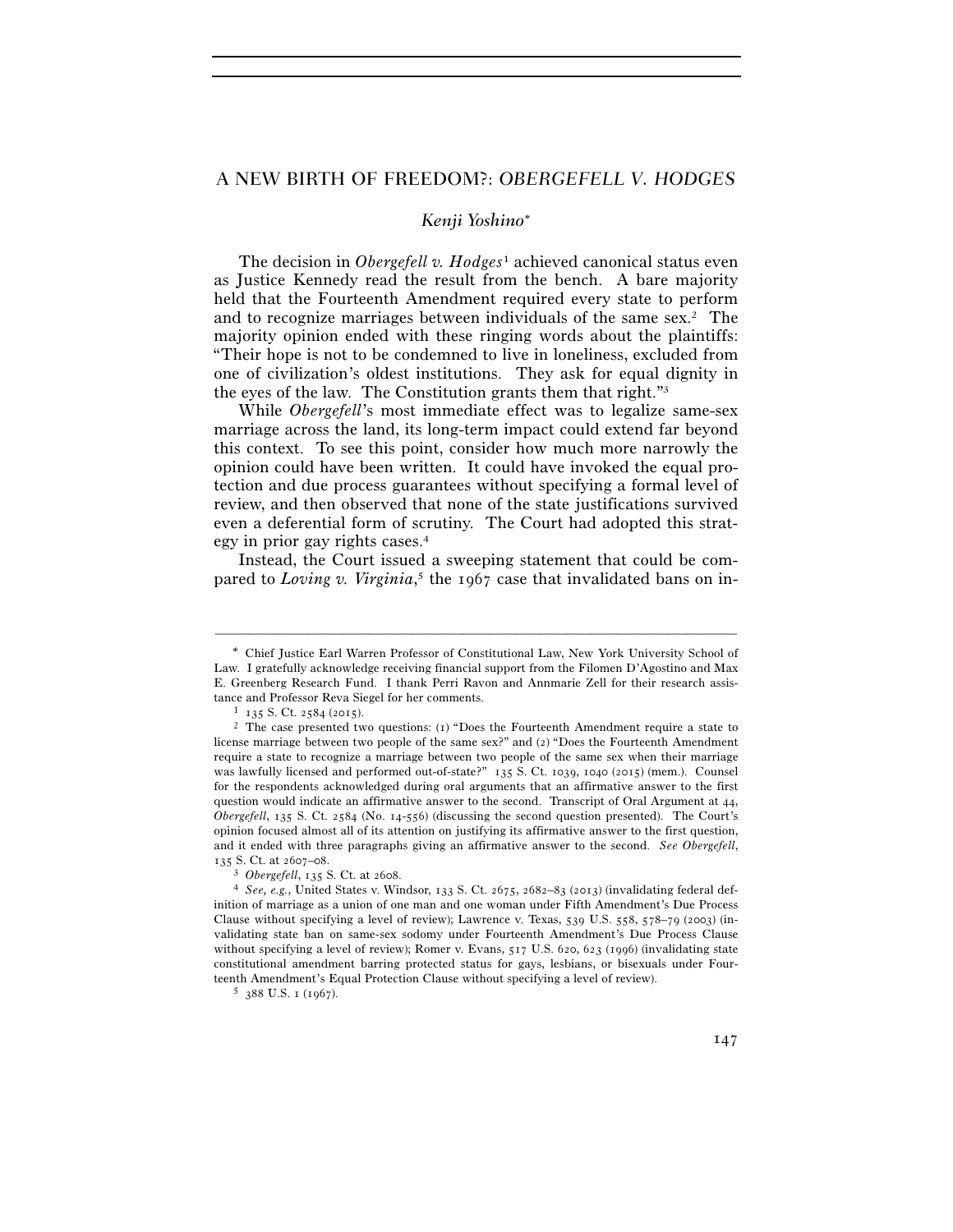terracial marriage.6 Like *Loving*, *Obergefell* held that the marriage bans at issue not only violated the Due Process Clause but also violated the Equal Protection Clause.7 Yet *Obergefell* differed from *Loving* in two important respects. Where *Loving* emphasized equality over liberty,<sup>8</sup> *Obergefell* made liberty the figure and equality the ground.<sup>9</sup> *Obergefell* also placed a far stronger emphasis on the intertwined nature of liberty and equality.10

In doing so, *Obergefell* became something even more than a landmark civil rights decision. It became a game changer for substantive due process jurisprudence. This Comment will discuss how *Obergefell* opened new ground in that great debate.

### I. LIBERTY BOUND

For well over a century, the Court has grappled with what unenumerated rights are protected under the due process guarantees of the Fifth and Fourteenth Amendments.11 The Court has rejected positions at both extremes. On the one hand, the position that the Constitution protects *no* unenumerated rights leads to embarrassments of various kinds. The Ninth Amendment provides textual assurance of the existence of unenumerated rights.<sup>12</sup> And as a practical matter, the Court has recognized many unenumerated rights — including the right to direct the education and upbringing of one's children,<sup>13</sup> the right to procreate,<sup>14</sup> the right to bodily integrity,<sup>15</sup> the right to use contraception,<sup>16</sup> the right to abortion,<sup>17</sup> the right to sexual

<sup>6</sup> *See id.* at 2. 7 *Compare id.* at 12, *with Obergefell*, 135 S. Ct. at 2604–05. 8 The *Loving* Court dedicated only two paragraphs to the Due Process Clause. *See* <sup>388</sup> U.S. at 12.

<sup>&</sup>lt;sup>9</sup> In an opinion that rested largely on the due process analysis, the Court spent only a few pages on the equal protection analysis. *See Obergefell*, 135 S. Ct. at 2602–05 (discussing Equal Protection Clause). 10 *See id.* at 2602–03 ("The Due Process Clause and the Equal Protection Clause are connected

in a profound way . . . . This interrelation of the two principles furthers our understanding of

what freedom is and must become."). 11 *See* Dred Scott v. Sandford, 60 U.S. (19 How.) 393, 450–53 (1857) (invalidating Missouri Compromise under unenumerated liberty interest found in the Due Process Clause of the Fifth Amendment).<br><sup>12</sup> U.S. CONST. amend. IX ("The enumeration in the Constitution, of certain rights, shall not

be construed to deny or disparage others retained by the people."). 13 Pierce v. Soc'y of Sisters, 268 U.S. 510, 534–35 (1925); Meyer v. Nebraska, 262 U.S. 390, 400

<sup>(1923).&</sup>lt;br><sup>14</sup> Skinner v. Oklahoma *ex rel*. Williamson, 316 U.S. 535, 541 (1942).<br><sup>15</sup> Rochin v. California, 342 U.S. 165, 172–73 (1952).<br><sup>16</sup> Eisenstadt v. Baird, 405 U.S. 438, 443 (1972); Griswold v. Connecticut, 381 U.S. (1965). 17 Planned Parenthood of Se. Pa. v. Casey, 505 U.S. 833, 845–46 (1992); Roe v. Wade, 410 U.S.

<sup>113</sup>, 153 (1973).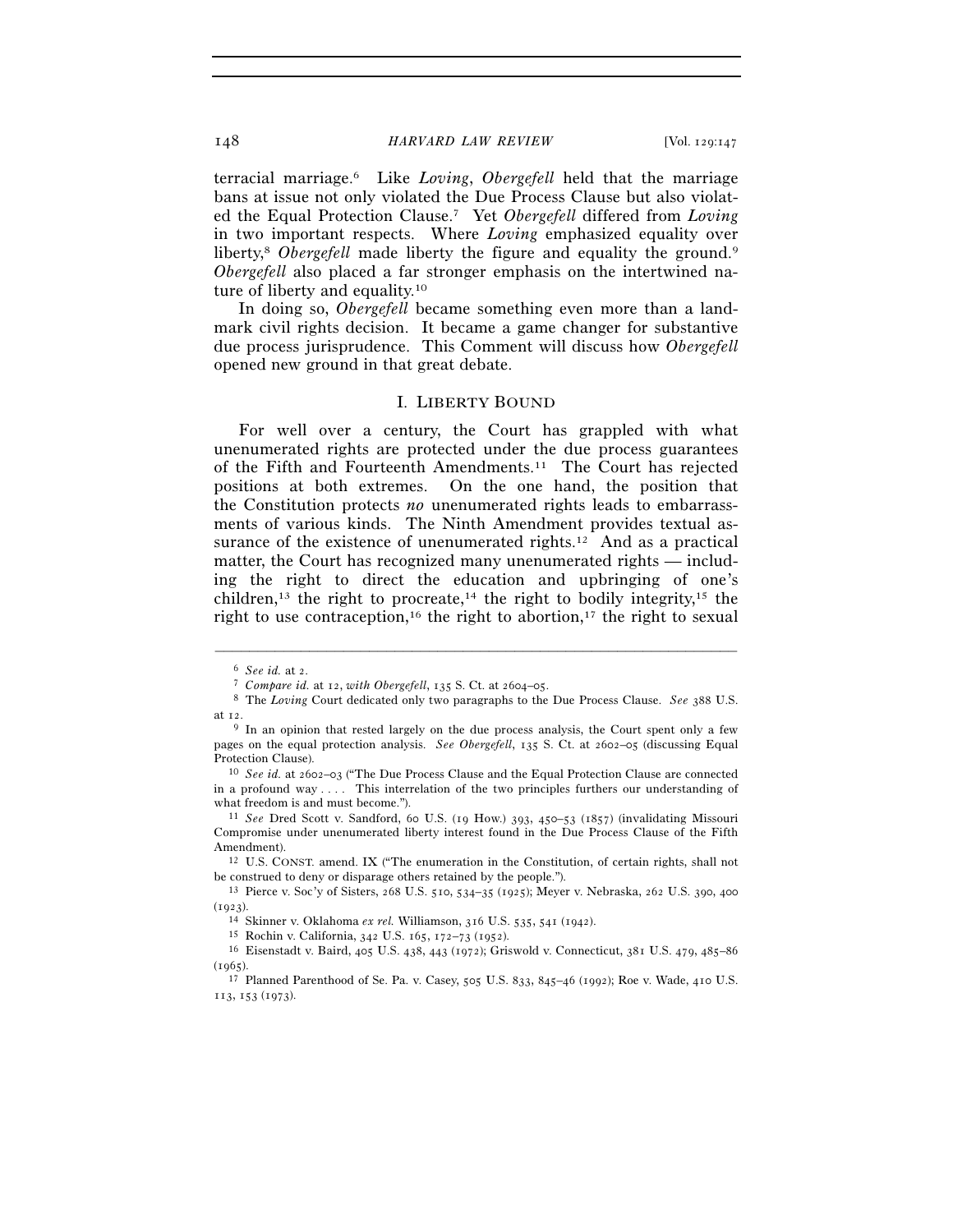intimacy,18 and, yes, the right to marry.19 On the other hand, the Court has rejected the position that it has unfettered discretion to conjure unenumerated rights, noting that it "has always been reluctant to expand the concept of substantive due process because guideposts for responsible decisionmaking in this unchartered area are scarce and open-ended."20 We are arguing over the difficult middle in this area of law.

In shaping that middle ground, the Court has articulated two contrasting approaches. One is an open-ended common law approach widely associated with Justice Harlan's dissent in *Poe v. Ullman*<sup>21</sup> (a dissent given precedential weight by its adoption by a majority of the Court in *Planned Parenthood of Southeastern Pennsylvania v. Casey*22). The other is a more closed-ended formulaic approach associated with the majority in *Washington v. Glucksberg*. 23 *Obergefell* did not categorically resolve the ongoing conflict between the two models, but it heavily favored *Poe*.

Decided in 1961, *Poe* concerned a criminal ban on the use of contraception.24 The Court dodged the issue of whether the law violated the Constitution by deeming the case nonjusticiable on standing and ripeness grounds.25 In dissent, Justice Harlan maintained that the Court should have reached the merits,<sup>26</sup> and used the occasion to articulate standards for when a right could be deemed protected under the due process guarantees.27 He wrote:

Due process has not been reduced to any formula; its content cannot be determined by reference to any code. The best that can be said is that through the course of this Court's decisions it has represented the balance which our Nation, built upon postulates of respect for the liberty of the individual, has struck between that liberty and the demands of organized society. If the supplying of content to this Constitutional concept has of necessity been a rational process, it certainly has not been one where judges have felt free to roam where unguided speculation might take them. The balance of which I speak is the balance struck by this country, having regard to what history teaches are the traditions from which it developed as well as the traditions from which it broke. That tradition is a living thing. A decision of this Court which radically departs from it could not

<sup>&</sup>lt;sup>18</sup> Lawrence v. Texas, 539 U.S. 558, 578 (2003).<br><sup>19</sup> Loving v. Virginia, 388 U.S. 1, 12 (1967).<br><sup>20</sup> Collins v. City of Harker Heights, 503 U.S. 115, 125 (1992) (citing Regents of the Univ. of Mich. v. Ewing, 474 U.S. 2

<sup>21 367</sup> U.S. 497 (1961).<br>
22 505 U.S. at 848–49.<br>
23 521 U.S. 702, 720–22 (1997).<br>
24 Poe, 367 U.S. at 498.<br>
25 *See id.* at 503–09.<br>
26 Id. at 522–24 (Harlan, J., dissenting).<br>
27 Id. at 539–45.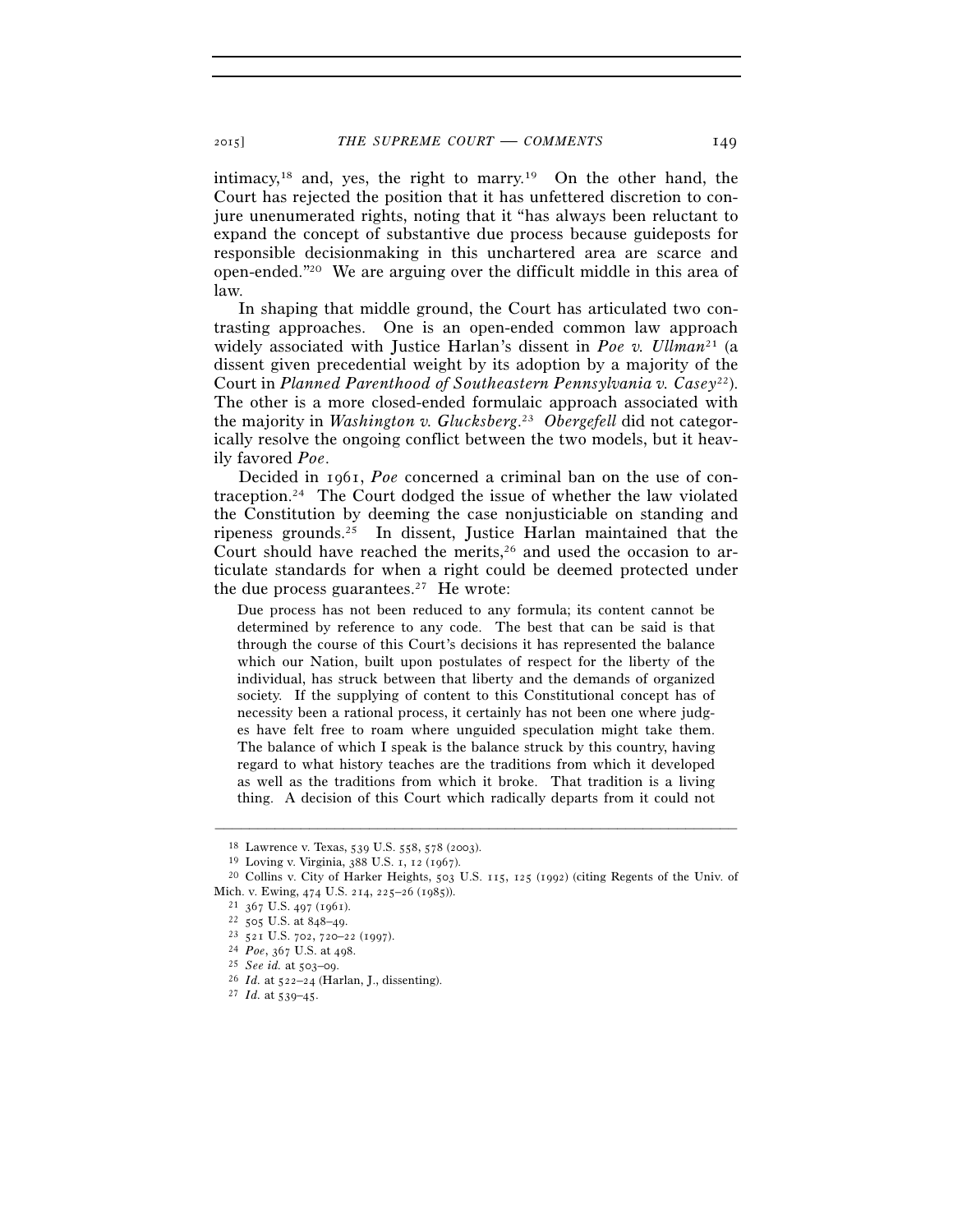long survive, while a decision which builds on what has survived is likely to be sound. No formula could serve as a substitute, in this area, for judgment and restraint.<sup>28</sup>

With these words, Justice Harlan outlined a balancing methodology that weighed individual liberties against governmental interests in a reasoned manner. Such an approach always occurred against the backdrop of tradition, but was not shackled to the past, not least because tradition was itself "a living thing."29 Based on this analysis, Justice Harlan deemed the law restricting contraception unconstitutional.30

In *Washington v. Glucksberg*, the Court took a starkly different approach. It observed that to be recognized as a due process liberty a right had to be "'deeply rooted in this Nation's history and tradition,' and 'implicit in the concept of ordered liberty.'"31 It also required a "'careful description' of the asserted fundamental liberty interest."32 Finally, *Glucksberg* implied that the Court was more open to recognizing negative "freedom from" rights than positive "freedom to" rights though, to be clear, it did not formally require the alleged right to fall on the "negative-right" side of the divide.33 Each of these three restrictions — the restriction based on tradition, the restriction based on specificity, and the restriction relating to negative rights — significantly departed from the *Poe* dissent's methodology.

That departure was self-conscious. In *Glucksberg*, Justice Souter's concurrence observed that the *Poe* dissent's methodology, which the *Casey* Court had embraced,34 should control in *Glucksberg*. 35 Chief Justice Rehnquist, however, strongly disagreed in his majority opinion:

In Justice Souter's opinion, Justice Harlan's *Poe* dissent supplies the "modern justification" for substantive-due-process review. But although Justice Harlan's opinion has often been cited in due process cases, we have never abandoned our fundamental-rights-based analytical method. Just four Terms ago, six of the Justices now sitting joined the Court's opinion in *Reno v. Flores*; *Poe* was not even cited. And in *Cruzan v. Director, Mo. Dept. of Health*, neither the Court's nor the concurring opinions relied on *Poe*; rather, we concluded that the right to refuse unwanted medical

<sup>28</sup> *Id.* at 542. 29 *Id.* 

<sup>&</sup>lt;sup>31</sup> Washington v. Glucksberg, 521 U.S. 702, 721 (1997) (citations omitted) (quoting Moore v. City of East Cleveland, 431 U.S. 494, 503 (1977) (plurality opinion); Palko v. Connecticut, 302 U.S. 319, 325 (1937)).<br><sup>32</sup> *Id.* (quoting Reno v. Flores, 507 U.S. 292, 302 (1993)).<br><sup>33</sup> *See id.* at 719–20 (recognizing the Due Process Clause's protection of both positive and neg-

ative liberty interests but describing its protection as one "against government interference with certain fundamental rights and liberty interests"). 34 *See* Planned Parenthood of Se. Pa. v. Casey, 505 U.S. 833, 848–49 (1992) (quoting *Poe*, <sup>367</sup>

U.S. at 543 (Harlan, J., dissenting)). 35 *Glucksberg*, 521 U.S. at 765–66 (Souter, J., concurring in the judgment).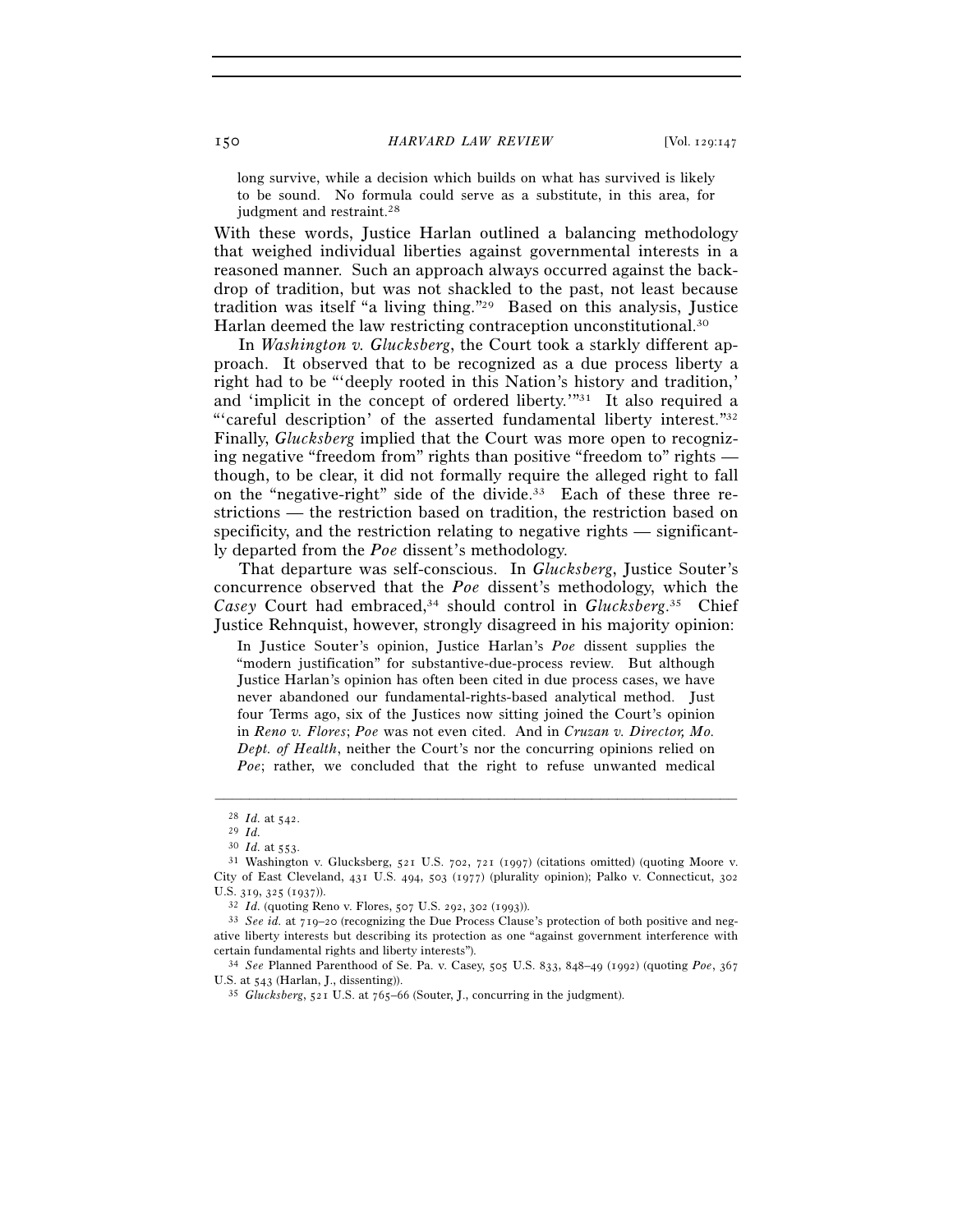treatment was so rooted in our history, tradition, and practice as to require special protection under the Fourteenth Amendment. True, the Court relied on Justice Harlan's dissent in *Casey*, but, as *Flores* demonstrates, we did not in so doing jettison our established approach. Indeed, to read such a radical move into the Court's opinion in *Casey* would seem to fly in the face of that opinion's emphasis on *stare decisis*. 36

The Chief Justice's vehemence suggests that he understood the significance of the choice between the two methodologies — and, more specifically, of the three restrictions articulated in *Glucksberg*.

#### *A. Tradition*

In *Glucksberg*, the Court found "that the Due Process Clause specially protects those fundamental rights and liberties which are, objectively, 'deeply rooted in this Nation's history and tradition,' and 'implicit in the concept of ordered liberty,' such that 'neither liberty nor justice would exist if they were sacrificed.'"37 *Glucksberg* did not coin these formulations. In the 1986 case of *Bowers v. Hardwick*, 38 for instance, the Court invoked both formulations in ruling that the Due Process Clause did not protect the right to engage in same-sex sodomy:

Striving to assure itself and the public that announcing rights not readily identifiable in the Constitution's text involves much more than the imposition of the Justices' own choice of values on the States and the Federal Government, the Court has sought to identify the nature of the rights qualifying for heightened judicial protection. In *Palko v. Connecticut* (1937), it was said that this category includes those fundamental liberties that are "implicit in the concept of ordered liberty," such that "neither liberty nor justice would exist if [they] were sacrificed." A different description of fundamental liberties appeared in *Moore v. East Cleveland* (1977) (opinion of Powell, J.), where they are characterized as those liberties that are "deeply rooted in this Nation's history and tradition." It is obvious to us that neither of these formulations would extend a fundamental right to homosexuals to engage in acts of consensual sodomy. Proscriptions against that conduct have ancient roots. . . . Against this background, to claim that a right to engage in such conduct is "deeply rooted in this Nation's history and tradition" or "implicit in the concept of ordered liberty" is, at best, facetious.39

At the time of *Bowers*, then, a majority of the Court referenced both formulations — the formulation relating to tradition and the formulation relating to "the concept of ordered liberty."

<sup>&</sup>lt;sup>36</sup> *Id.* at 721 n.17 (majority opinion) (citations omitted).<br><sup>37</sup> *Id.* at 720–21 (citations omitted) (quoting Moore v. City of East Cleveland, 431 U.S. 494, 503<br>(1977) (plurality opinion); Palko v. Connecticut, 302 U.S.

<sup>&</sup>lt;sup>38</sup> 478 U.S. 186 (1986), overruled by Lawrence v. Texas, 539 U.S. 558 (2003).<br><sup>39</sup> Id. at 191–92, 194 (first alteration in original) (citations omitted).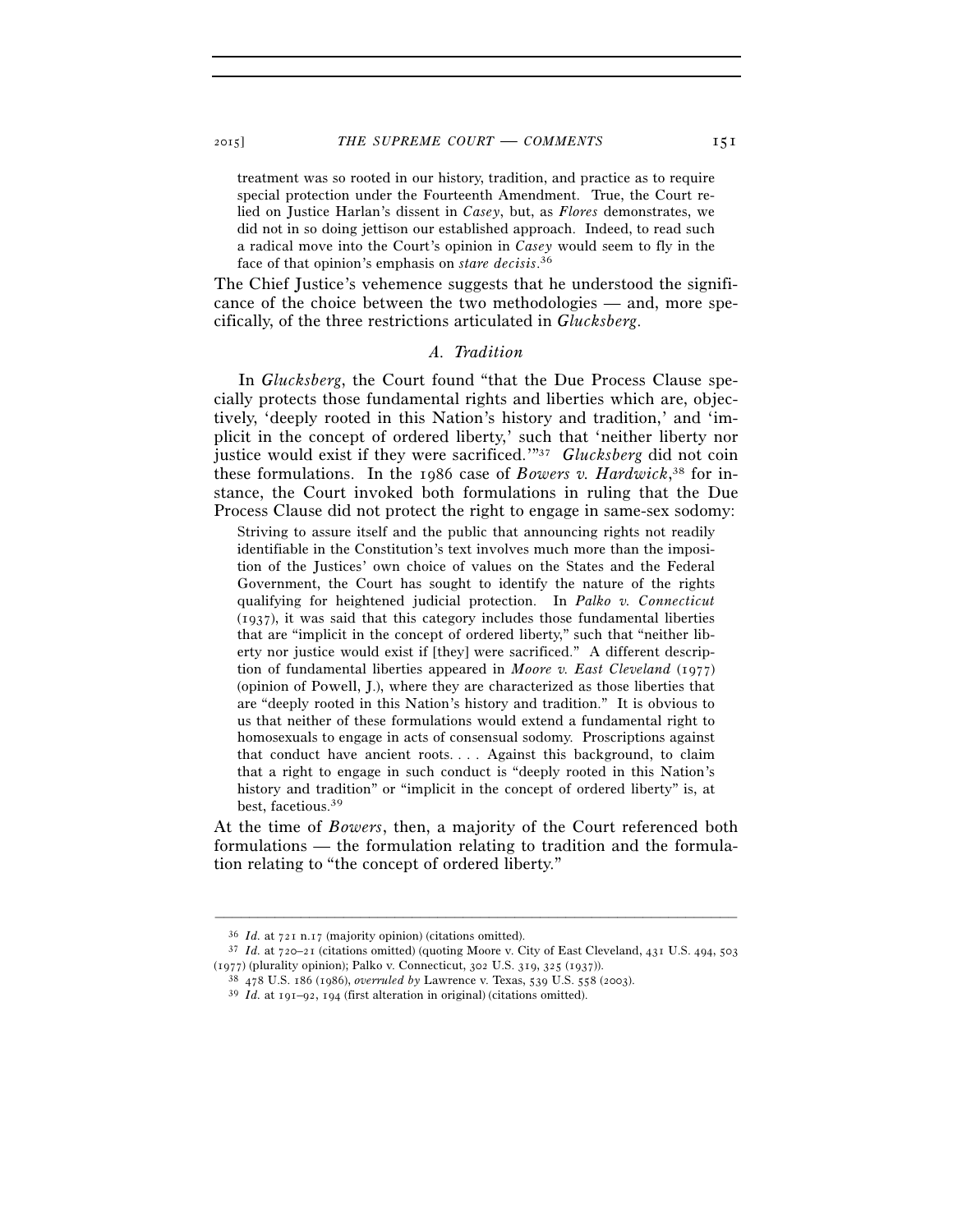Yet the *Bowers* Court did not need to clarify whether both standards had to be met, as it found that the right in question met neither.40 As such, it left room for the Court in future cases to turn away from tradition. After all, the "implicit in the concept of ordered liberty" requirement is atemporal — a right without historical provenance could still be deemed necessary to secure ordered liberty. So if *Bowers* still supplied the controlling test, a Court could sidestep the historical inquiry altogether. In making the two requirements conjunctive, *Glucksberg* made the tradition inquiry inescapable.

As a practical matter, the Court after *Glucksberg* has focused more on the tradition requirement than on the "implicit in the concept of ordered liberty" requirement. Even when the Court has been at its most aggressive in discerning "new" rights in its substantive due process jurisprudence, it has thrown sops to tradition. In *Roe v. Wade*, 41 the Court spent eighteen pages demonstrating that draconian prohibitions on abortion were of "relatively recent vintage."42 Similarly, in *Lawrence v. Texas*, 43 the Court discussed at length how history showed that the prohibitions on sodomy were directed more generally at both opposite-sex and same-sex acts.<sup>44</sup> This history seemed somewhat beside the point — the absence of a robust history militating against a right is not the same as the presence of a robust history militating for it.45 But the gratuitousness of the analysis only underscores the force of the imperative to reason from history.

In the academic literature, Professor Cass Sunstein has affirmed the "backward-looking" nature of the Due Process Clause, distinguishing it from the "forward-looking" nature of the Equal Protection Clause.46 As he observed in a 1988 article: "From its inception, the Due Process Clause has been interpreted largely (though not exclusively) to protect traditional practices against short-run departures."47 He elaborated that the clause "safeguards against novel developments brought about by temporary majorities who are insufficiently sensitive to the claims

<sup>40</sup> *Id.* at 194.<br>
41 410 U.S. 113 (1973).<br>
42 *Id.* at 129; *see id.* at 129–47.<br>
43 539 U.S. 558 (2003).<br>
44 *See id.* at 568–71.<br>
45 *See* McDonald v. City of Chicago, 561 U.S. 742, 804 n.10 (2010) ("By the way, Justice greatly magnifies the difficulty of an historical approach by suggesting that it was *my* burden in *Lawrence* to show the 'ancient roots of proscriptions against sodomy.' *Au contraire*, it was *his* burden (in the opinion he joined) to show the ancient roots of the right of sodomy." (citation omitted)). 46 *See, e.g.*, Cass R. Sunstein, *Homosexuality and the Constitution*, 70 IND. L.J. <sup>1</sup>, 3 (1994);

Cass R. Sunstein, *Sexual Orientation and the Constitution: A Note on the Relationship Between Due Process and Equal Protection*, 55 U. CHI. L. REV. 1161, 1163 (1988) [hereinafter Sunstein, *Sexual Orientation and the Constitution*]. 47 Sunstein, *Sexual Orientation and the Constitution*, *supra* note 46, at 1163.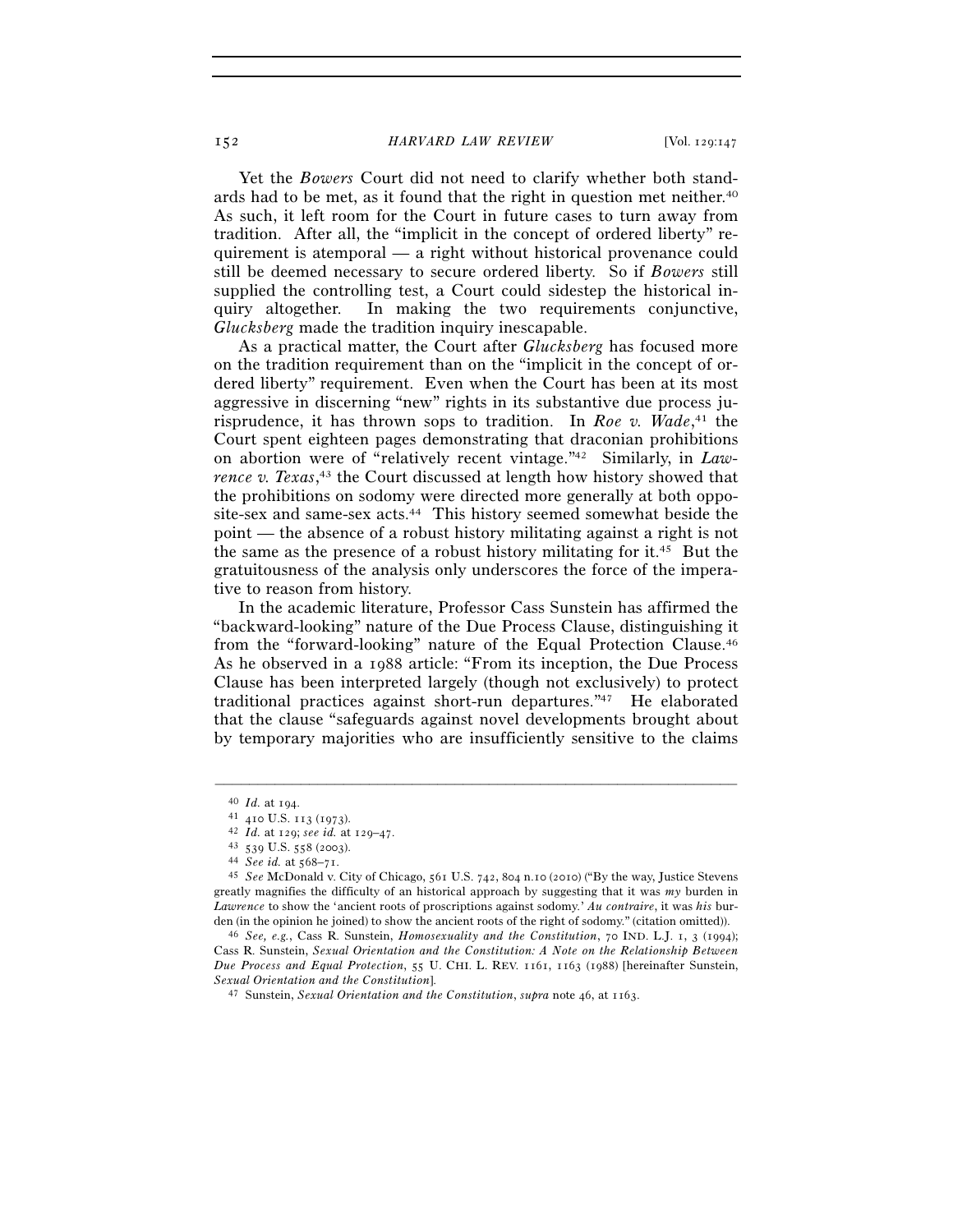of history."48 By contrast, the Equal Protection Clause "has been understood as an attempt to protect disadvantaged groups from discriminatory practices, however deeply engrained and longstanding."49

Sunstein's intervention, which occurred in the wake of *Bowers v. Hardwick* and discussed that case at length, has always seemed to me to be a heroic attempt to litigate around *Bowers* — that is, to underscore that the due process loss there need not foreclose equal protection wins for gay rights in the future. This contention countered a live argument. The year after *Bowers*, the D.C. Circuit rejected an equal protection claim based on sexual orientation in *Padula v. Webster*.50 It observed: "If the Court was unwilling to object to state laws that criminalize the behavior that defines the class, it is hardly open to a lower court to conclude that state sponsored discrimination against the class is invidious."51 Several years later, in *Romer v. Evans*, 52 Justice Scalia dissented from the Court's holding that an anti-gay law violated the Equal Protection Clause.53 He maintained that *Bowers* precluded any such claim, drawing from the text of *Padula* with approval.<sup>54</sup>

Yet strategies often have consequences beyond the goals they are intended to achieve. If I have correctly understood Sunstein's approach, I cannot say the game was worth the candle. The cost of keeping open the equal protection space for gay individuals was the concession that, as a general matter, due process was a backwardlooking enterprise.

A better approach would have been simply to say that *Bowers* was wrongly decided. The Court ultimately did so in *Lawrence v. Texas* in 2003. 55 As noted above, the Court did pay some obeisance to history in the beginning of its opinion. At the end of the opinion, however, it dramatically struck the chains of history from the due process analysis:

Had those who drew and ratified the Due Process Clauses of the Fifth Amendment or the Fourteenth Amendment known the components of liberty in its manifold possibilities, they might have been more specific. They did not presume to have this insight. They knew times can blind us to certain truths and later generations can see that laws once thought necessary and proper in fact serve only to oppress. As the Constitution endures, persons in every generation can invoke its principles in their own search for greater freedom.<sup>56</sup>

<sup>48</sup> *Id.*<sup>49</sup> *Id.*<sup>50</sup> <sup>822</sup> F.2d 97, 103 (D.C. Cir. 1987). 51 *Id.*

<sup>52</sup> <sup>517</sup> U.S. 620 (1996). 53 *Id.* at 623. 54 *Id.* at 641 (Scalia, J., dissenting) (quoting *Padula*, 822 F.2d at 103). 55 <sup>539</sup> U.S. 558, 578 (2003). 56 *Id.* at 578–79.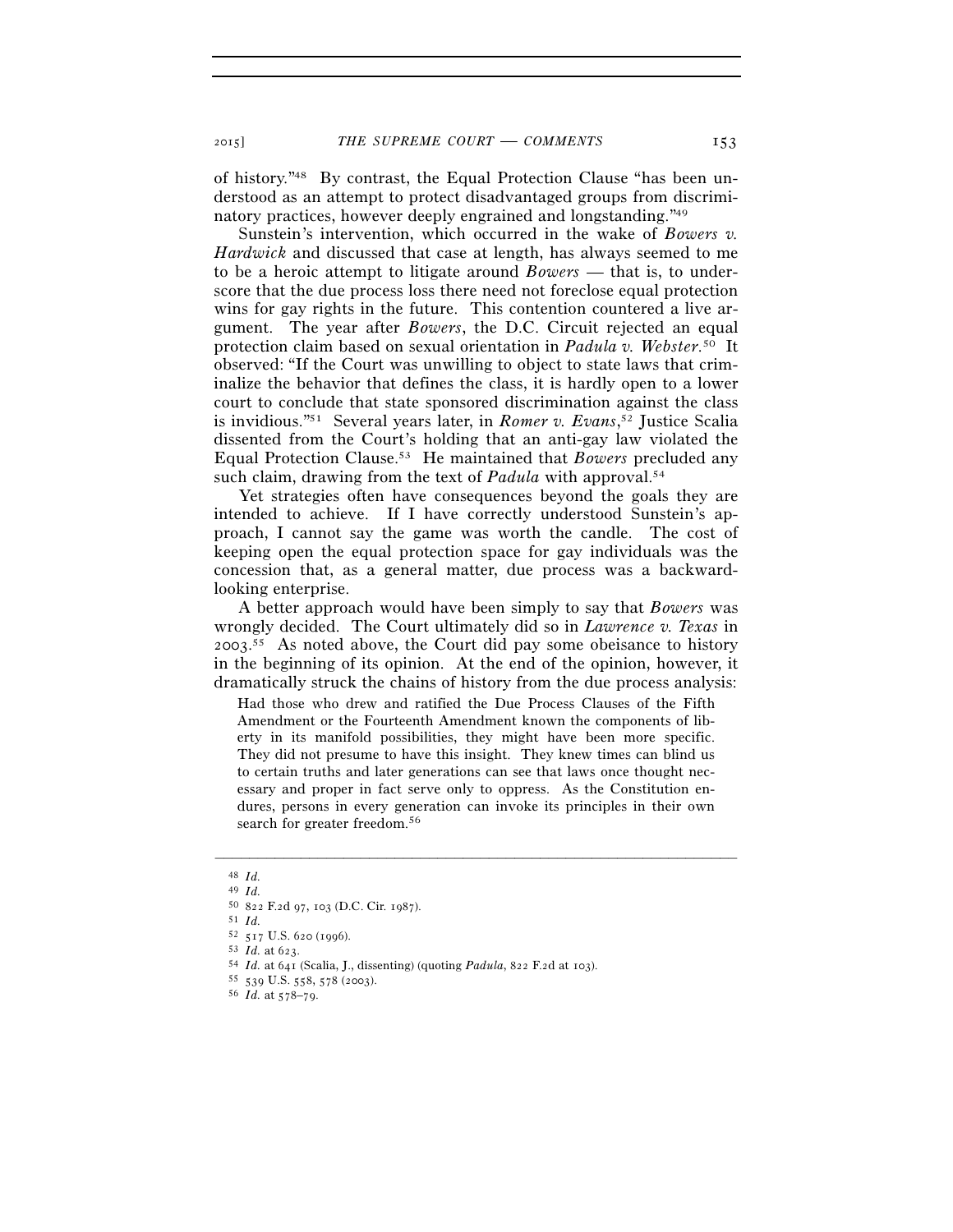From the fact that the Framers left "liberty" as an abstraction in the Fourteenth Amendment, Justice Kennedy inferred that they intended to leave the meaning of the term to the intelligence of successive generations.

Even at the time *Lawrence* was decided, it was difficult to see how these final words could be squared with the first *Glucksberg* requirement.57 And remarkably, Justice Kennedy's *Lawrence* opinion never mentioned *Glucksberg*, even though he had joined the *Glucksberg* majority opinion in full.58 This pointed omission left the status of *Glucksberg* in doubt.

# *B. Specificity*

The second *Glucksberg* restriction related to specificity. The *Glucksberg* Court stated that it had "required in substantive-dueprocess cases a 'careful description' of the asserted fundamental liberty interest."59 To understand the "careful description" requirement, one must travel back to the 1989 case of *Michael H. v. Gerald D.*,<sup>60</sup> in which the Justices had a *battle royale* over how abstractly an alleged liberty interest could be defined. The case concerned a woman, Carole D., who, while married to a man named Gerald D., conceived and gave birth to Victoria D. Victoria was almost certainly the child of a different man, Michael H.<sup>61</sup> Michael argued that he had a substantive due process right to maintain a relationship with his genetic offspring.<sup>62</sup> The Court ruled against him.<sup>63</sup> Writing for a four-Justice plurality of the Court, Justice Scalia observed that "our traditions have protected the marital family (Gerald, Carole, and the child they acknowledge to be theirs) against the sort of claim Michael asserts."64 In dissent, Justice Brennan observed that only a "pinched conception

<sup>57</sup> *See* Kenji Yoshino, *The New Equal Protection*, 124 HARV. L. REV. 747, 781 (2011) ("Under the *Glucksberg* formulation, a long history of discrimination against a group would count against its due process claim. Under the *Bowen v. Gilliard* formulation, in contrast, a history of discrimination would count in favor of the group's equal protection claim because it would support its claim to protected status. *Lawrence* cleared up this confusion. Liberty and equality became — or were revealed to be — horses that ran in tandem rather than in opposite directions." (footnotes omitted)).<br><sup>58</sup> As Justice Scalia put it in his dissent, the Court had described how subsequent precedents

<sup>(</sup>such as *Romer* and *Casey*) had "eroded" the legitimacy of *Bowers*, but had not noted how *Casey* had in turn been eroded by *Glucksberg*. *Lawrence*, 539 U.S at 588–89 (Scalia, J., dissenting).

<sup>59</sup> Washington v. Glucksberg, 521 U.S. 702, 721 (1997) (quoting Reno v. Flores, 507 U.S. 292, 302 (1993)). In discussing the "careful description" standard, the *Glucksberg* Court also drew on its previous decisions in *Collins v. City of Harker Heights*, 503 U.S. 115 (1992); and *Cruzan v. Director, Missouri Department of Health*, 497 U.S. 261 (1990).<br>
<sup>60</sup> 491 U.S. 110 (1989).<br>
<sup>61</sup> *Id.* at 113–14 (plurality opinion).<br>
<sup>62</sup> *Id.* at 121.<br>
<sup>63</sup> *Id.* at 124.<br>
<sup>64</sup> *Id.*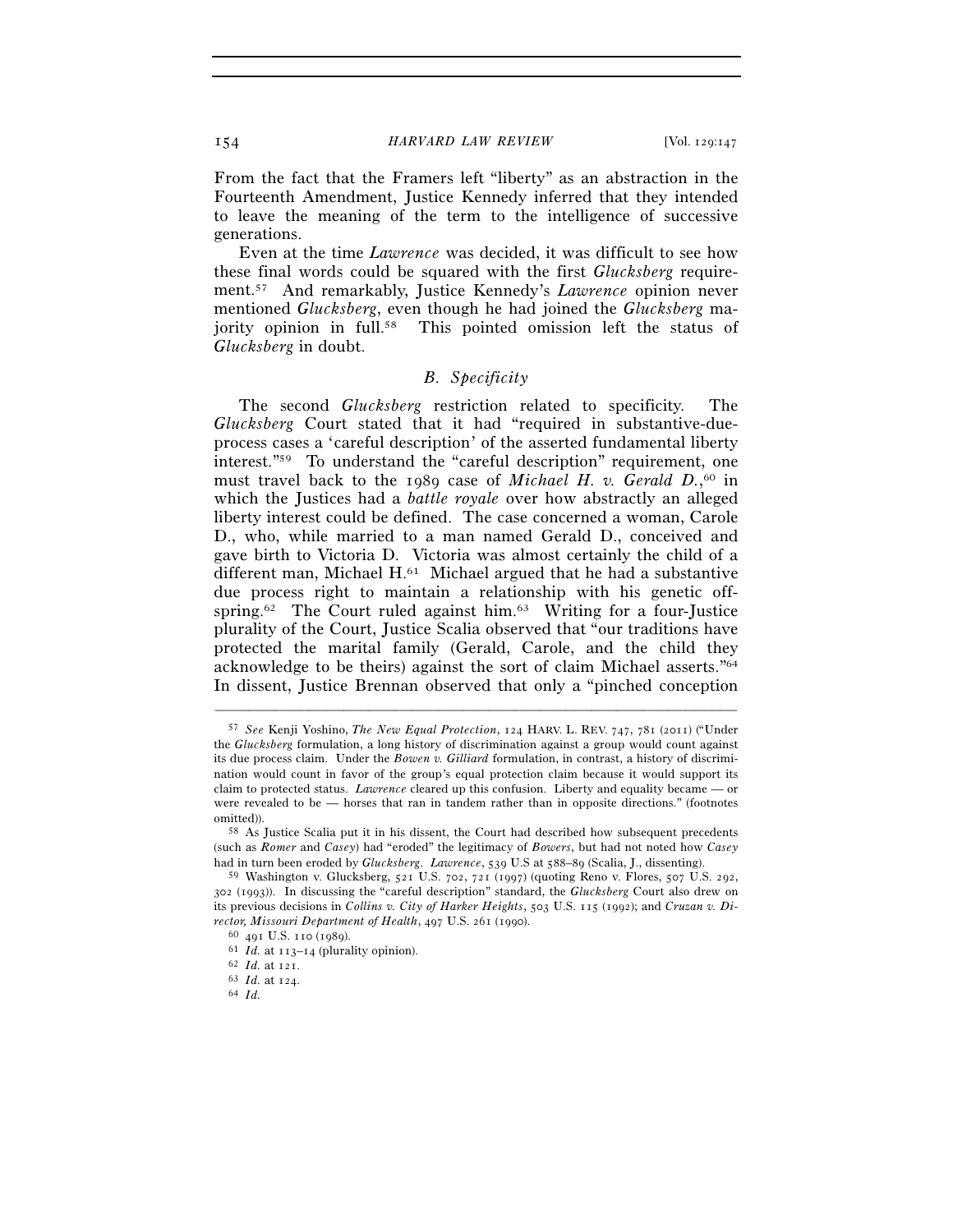2015] *THE SUPREME COURT* — *COMMENTS* 155

of 'the family'" would lead to the plurality's result.65 As in most, if not all, substantive due process cases, the level of generality at which the Court construed the claim would determine the outcome.

In footnote six of the plurality opinion, Justice Scalia proposed a technique for ascertaining the relevant level of specificity. He wrote:

Though the dissent has no basis for the level of generality it would select, we do: We refer to the most specific level at which a relevant tradition protecting, or denying protection to, the asserted right can be identified. If, for example, there were no societal tradition, either way, regarding the rights of the natural father of a child adulterously conceived, we would have to consult, and (if possible) reason from, the traditions regarding natural fathers in general. But there is such a more specific tradition, and it unqualifiedly denies protection to such a parent.<sup>66</sup>

Justice Scalia imagined a ladder of rights: (1) "the rights of the natural father of a child adulterously conceived"; (2) the rights of "natural fathers in general"; (3) the rights of "parenthood"; (4) the rights attending "family relationships"; (5) the rights stemming from "personal relationships"; and (6) the rights relating to "emotional attachments in general."67 His technique would require the jurist to climb the ladder rung by rung and, while standing on a particular rung, to cast about to see if a tradition existed that either supported or undermined that right. Here, given the long tradition of not recognizing the rights of genetic parents who had children out of wedlock (primarily because of the stigma placed on illegitimate children<sup>68</sup>), the inquiry ended on the first rung. Justice Scalia apparently disagreed with the *Poe* dissent's suggestion that due process could not be "reduced to any formula."69

Notably, Justice Kennedy did not join this footnote, even though he signed on to the rest of the opinion.<sup>70</sup> That position could be construed as an early signal that he favored the *Poe* analysis. Three years later, Justice Kennedy would coauthor the joint opinion in *Planned Parenthood v. Casey*, which favorably cited *Poe* (and garnered a majority on this point).<sup>71</sup> Justice O'Connor, who similarly joined all of

<sup>65</sup> *Id.* at 145 (Brennan, J., dissenting). 66 *Id.* at 127 n.6 (plurality opinion). 67 *See id.*<sup>68</sup> *See id.* at 140 (Brennan, J., dissenting) ("In the plurality's constitutional universe, we may not take notice of the fact that the original reasons for the conclusive presumption of paternity are out of place in a world . . . in which the fact of illegitimacy no longer plays the burdensome and stigmatizing role it once did.").<br>
<sup>69</sup> Poe v. Ullman, 367 U.S. 497, 542 (1961) (Harlan, J., dissenting).<br>
<sup>70</sup> See Michael H., 491 U.S. at 113 (plurality opinion).<br>
<sup>71</sup> Planned Parenthood of Se. Pa. v. Casey, 505 U.S. 8

<sup>542–43</sup> (Harlan, J., dissenting)).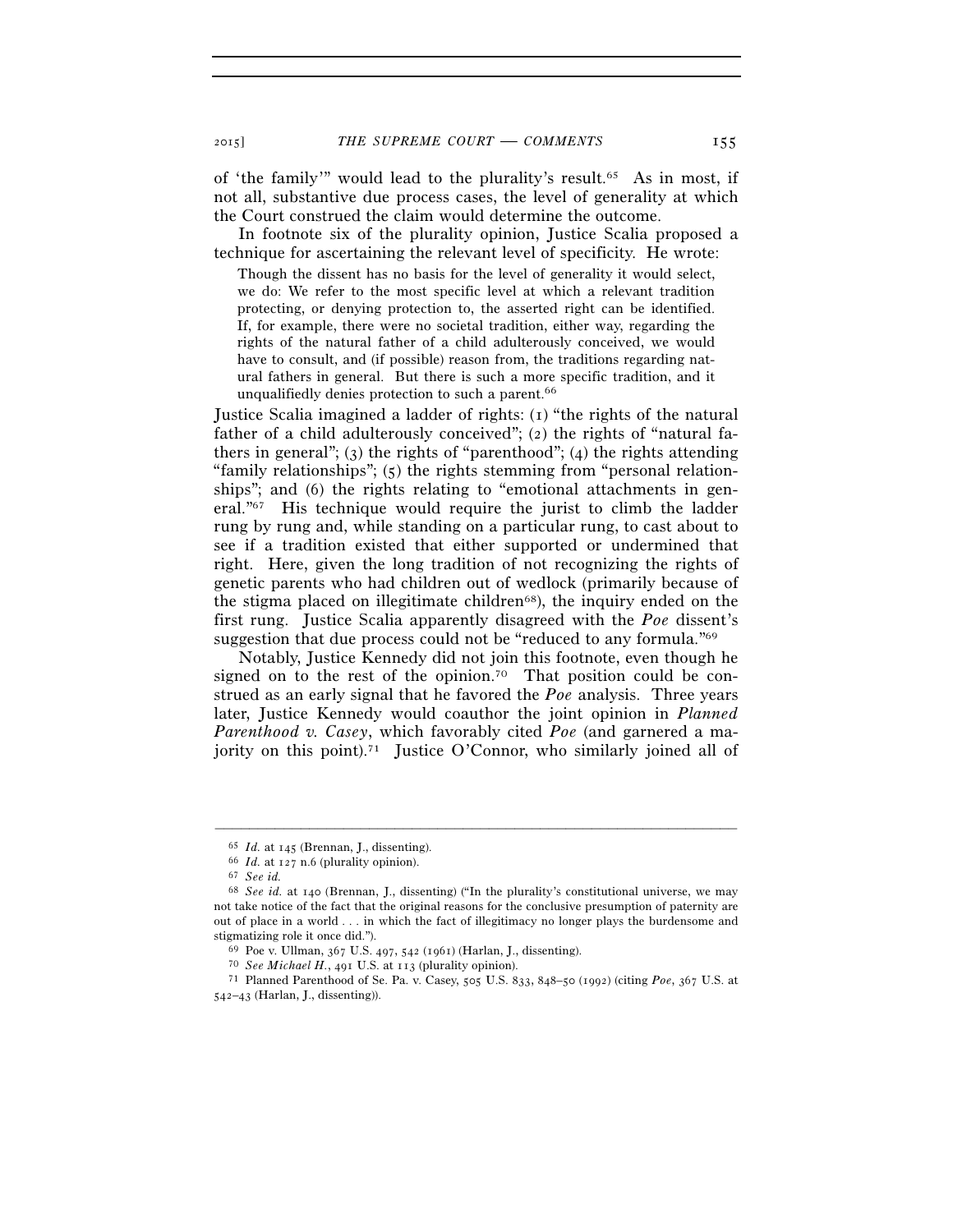*Michael H.* except this footnote,72 was another coauthor of the *Casey* joint opinion.<sup>73</sup>

The academic backlash to the *Michael H.* methodology was swift and vehement. Professors Laurence Tribe and Michael Dorf published an important critique a year after the decision.74 Tribe and Dorf observed that Justice Scalia had purported to have "discovered a valueneutral method of selecting the appropriate level of generality."75 However, they asserted: "Far from providing judges with a valueneutral means for characterizing rights, it provides instead a method for disguising the importation of values."76 They suggested that Justice Scalia's approach had "truly frightening potential" — it promised to depart from value-laden decisionmaking, but then smuggled in those values without taking accountability for them.77

To demonstrate how Justice Scalia's methodology failed to provide the objective constraints it promised, Tribe and Dorf took up the fact pattern of *Michael H.* They asked the reader to imagine the alleged right in that case as that "of the natural father of a child conceived in an adulterous relationship, where the father has played a major, if sporadic, role in the child's early development."78 Applying Justice Scalia's methodology, they maintained that it was "unlikely that any tradition" exists for such a right "at this precise level of specificity."79 The judge would thus have to climb up one level of generality. However, the authors maintained that they could "find no single dimension or direction along which to measure the degree of abstraction or generality."80 For instance, they could "abstract away the father's relationship with his child and her mother, as Justice Scalia does."<sup>81</sup> Yet they could just as easily "abstract away the fact that the relationship with the mother was an adulterous one, as Justice Brennan does."82 The direction in which they moved would lead to a different determination about the existence of a supportive tradition, and therefore, potentially, about the existence of a due process right. However, they emphasized, Justice Scalia had "no greater justification for abstracting away the

<sup>72</sup> *See Michael H.*, 491 U.S. at 113 (plurality opinion). 73 *See Casey*, 505 U.S. at 843. 74 Laurence H. Tribe & Michael C. Dorf, *Levels of Generality in the Definition of Rights*, <sup>57</sup>

<sup>15</sup> *Id.* at 1058.<br>
16 *Id.* at 1059.<br>
17 *Id.* at 1098.<br>
78 *Id.* at 1092 (emphasis omitted).

<sup>79</sup> *Id.*

<sup>80</sup> *Id.*

<sup>81</sup> *Id.*

<sup>82</sup> *Id.*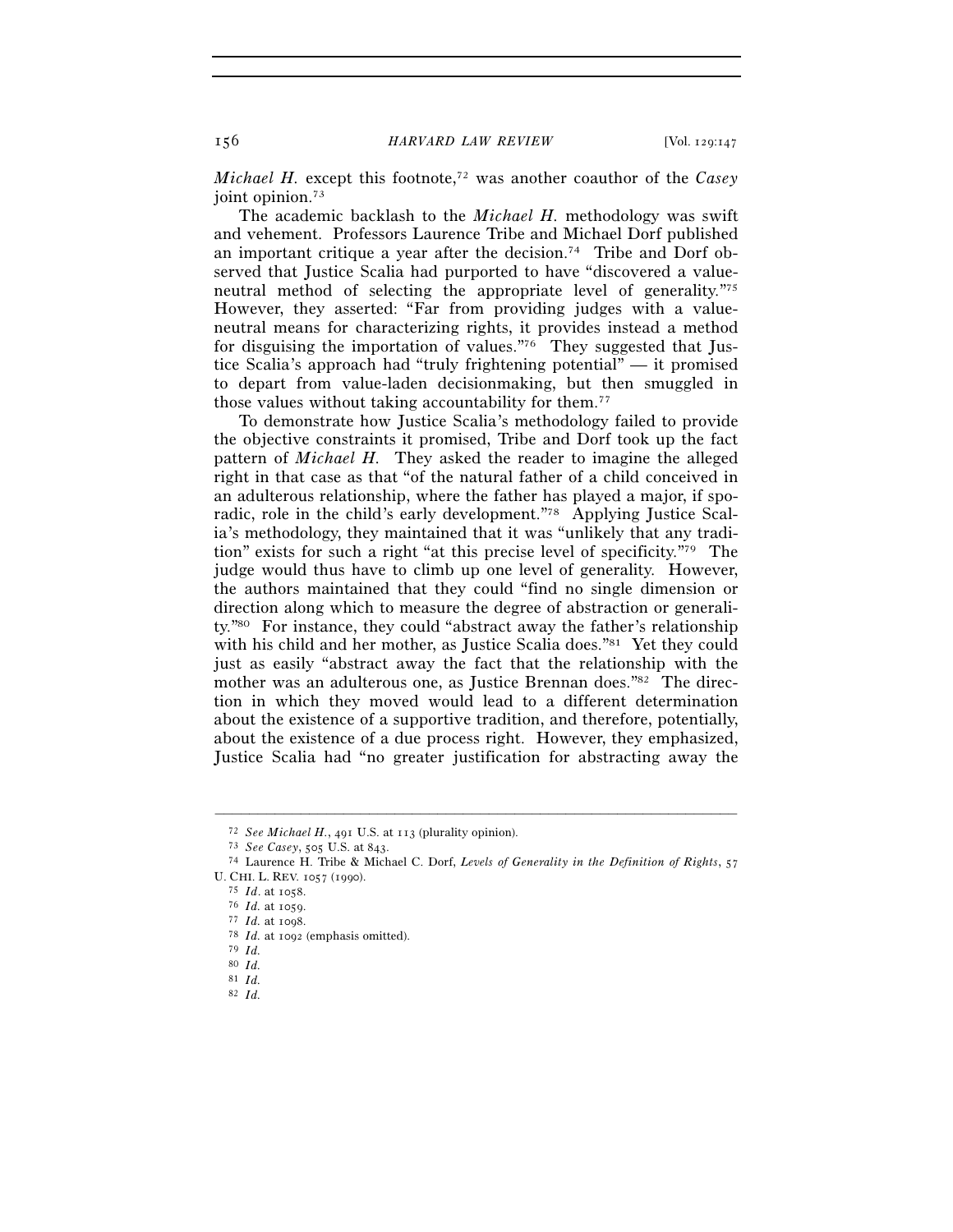2015] *THE SUPREME COURT* — *COMMENTS* 157

father-child relationship than Justice Brennan had for abstracting away the adultery."83

 In their analysis, Tribe and Dorf advanced what should by now be a familiar alternative: they endorsed the approach taken by Justice Harlan's dissent in Poe.<sup>84</sup> They observed that "Justice Harlan was engaged in a process of interpolation and extrapolation. From a set of specific liberties that the Bill of Rights explicitly protects, he inferred unifying principles at a higher level of abstraction  $\dots$ . "<sup>85</sup> Against the charge that this approach was arbitrary or guided only by the judge's values, they observed that precedent and tradition still operated as constraints.86 They also pointed out that their approach had the virtue of candor, given that any value judgments would be made openly, rather than "surreptitiously."87

Justice Scalia's technique secured only one additional vote in *Michael H.*88 Yet in what might be taught as a master class on jurisprudential strategy, Justice Scalia imported a version of this technique into Supreme Court jurisprudence just four years later. In the 1993 case of *Reno v. Flores*, 89 the Court confronted whether the due process guarantee required the Immigration and Naturalization Service — which permitted juveniles detained for deportation proceedings to be released to parents, close relatives, or guardians — to release them to *any* responsible adult.90 Writing for the majority, Justice Scalia opined: "'Substantive due process' analysis must begin with a careful description of the asserted right, for '[t]he doctrine of judicial self-restraint requires us to exercise the utmost care whenever we are asked to break new ground in this field.'"91 "Careful description" was a transparent Trojan horse for "specific description." Justice Scalia rejected general formulations of the alleged right at issue, such as the "freedom from physical restraint," or the "right to come and go at will."92 He favored a dramatically more specific description: "the alleged right of a child who has no available parent, close relative, or legal guardian, and for whom the government is responsible, to be placed in the custody of a

<sup>&</sup>lt;sup>83</sup> *Id.* at 1093.<br><sup>84</sup> *Id.* at 1068–69.<br><sup>85</sup> *Id.* at 1068.<br><sup>86</sup> *See id.* at 1102–04.<br><sup>87</sup> *Id.* at 1096.<br><sup>87</sup> *Id.* at 1096.<br><sup>89</sup> *See* Michael H. v. Gerald D., 491 U.S. 110, 113 (1989) (plurality opinion).<br><sup>89</sup> *Sor* 

<sup>125</sup> (1992)). 92 *Id.*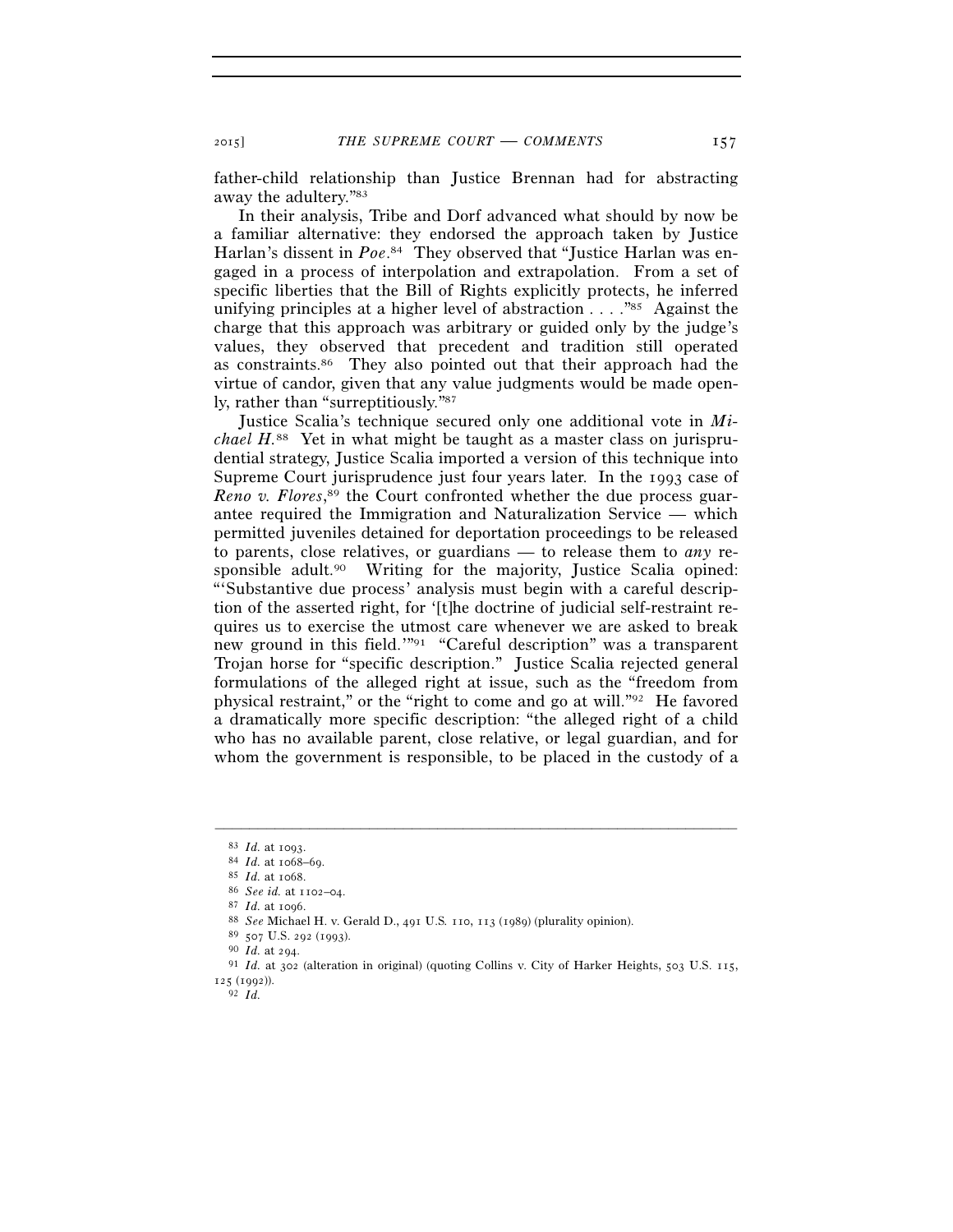willing-and-able private custodian rather than of a governmentoperated or government-selected child-care institution."93

 By the time the Court decided *Glucksberg*, the majority opinion could cite back to the language of "careful description" in *Flores*. 94 Chief Justice Rehnquist, the only Justice who had joined Justice Scalia's *Michael H.* footnote,<sup>95</sup> penned this opinion. He manifestly had a similar methodology in mind.<sup>96</sup> His opinion rejected more open-ended descriptions of the right at issue in that case, such as the "liberty to choose how to die,"97 or the "right to choose a humane, dignified death,"98 because they violated the requirement of "carefully formulating the interest at stake."99 He cast the alleged right as the "right to commit suicide with another's assistance."100

I have discussed how *Lawrence* differed without acknowledgment from *Glucksberg* in its treatment of tradition.101 The same can be said with regard to specificity. We can see this phenomenon in *Lawrence*'s analysis of the case it overruled. *Lawrence* stated that the *Bowers* Court framed the right in question as the right of "homosexuals to engage in sodomy."102 The *Lawrence* majority challenged that characterization, observing: "That statement, we now conclude, discloses the Court's own failure to appreciate the extent of the liberty at stake."103 It elaborated: "To say that the issue in *Bowers* was simply the right to engage in certain sexual conduct demeans the claim the individual put forward, just as it would demean a married couple were it to be said marriage is simply about the right to have sexual intercourse."104 The *Lawrence* Court formulated the right as the ability to engage in "the most private human conduct, sexual behavior, and in the most private

<sup>93</sup> *Id.* 

<sup>94</sup> Washington v. Glucksberg, 521 U.S. 702, 721 (1997) (quoting *Flores*, 507 U.S. at 302).

<sup>&</sup>lt;sup>96</sup> The methodology in *Glucksberg* is not identical to that in *Michael H*.'s footnote six, given that in *Glucksberg* the "careful description" need not be the "most specific" one for which a tradition exists. However, as commentary has pointed out, this distinction may not be a large one. *See* Steven G. Calabresi, *Substantive Due Process After* Gonzales v. Carhart, 106 MICH. L. REV. 1517, 1522 (2008) ("The only significant difference between *Michael H.* and *Glucksberg* is that in the former, Justice Scalia insisted in footnote six that one must look at tradition at the most specific level of generality available, while in *Glucksberg*, Chief Justice Rehnquist was a bit more ambiguous on that point." (footnote omitted)).

<sup>97</sup> *Glucksberg*, 521 U.S. at 722 (quoting Brief for Respondents at 7, *Glucksberg*, 521 U.S. 702 (No. 96-110), 1996 WL 708925).<br>
<sup>98</sup> *Id.* (quoting Brief for Respondents, *supra* note 97, at 15).<br>
<sup>99</sup> *Id.*<br>
<sup>100</sup> *Id.* at 724.<br>
<sup>101</sup> *See supra* notes 55–58 and accompanying text.<br>
<sup>101</sup> *See supra* notes 55–58 and

<sup>190</sup> (1986)). 103 *Id.* at 567. 104 *Id.*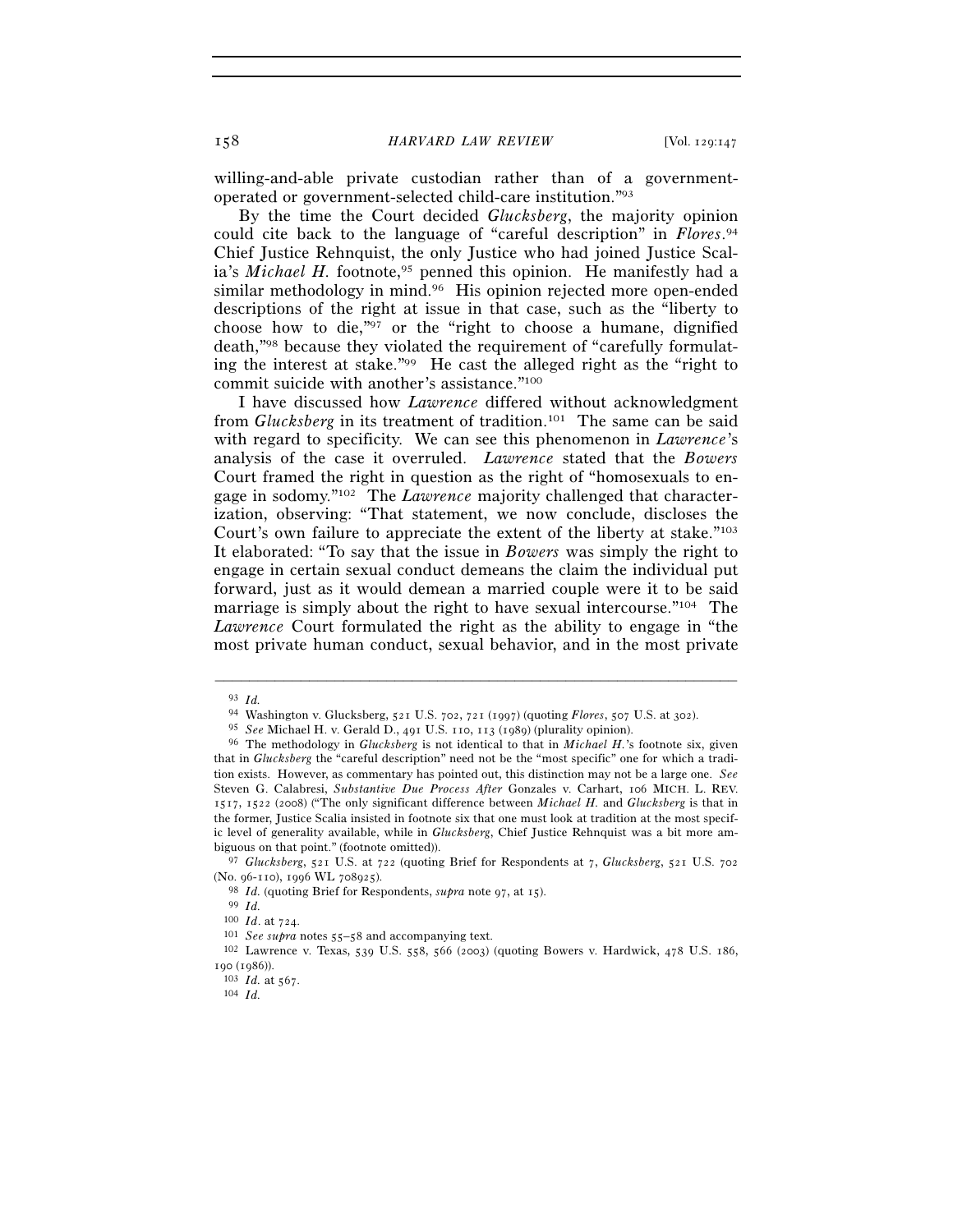of places, the home."105 That new characterization might be equally "careful," but no one could say that it was the most "specific" formulation of the potential right at stake. Again, however, *Lawrence*'s refusal to reference *Glucksberg* left the extent of the alteration unclear.

#### *C. Negative Liberties*

The *Glucksberg* Court also drew a distinction between negative and positive liberties. While the Court did not include any mention of that distinction as part of its test, this distinction has been a time-honored one in constitutional law. *Glucksberg* distinguished a precedent — *Cruzan v. Director, Missouri Department of Health*106 — that assumed the existence of a right to refuse life-giving care.107 The *Glucksberg* Court stated: "In *Cruzan* itself, we recognized that most States outlawed assisted suicide — and even more do today — and we certainly gave no intimation that the right to refuse unwanted medical treatment could be somehow transmuted into a right to assistance in committing suicide."108 In other words, the freedom *from* being forced to stay alive was distinguished from the freedom *to* choose death.

The distinction made in *Cruzan* relates to the distinction between so-called negative and positive rights. The provenance of this distinction is complex,109 and mostly beyond the scope of this Comment. For these purposes, the crux of the distinction can be captured in broad strokes. *Black's Law Dictionary* defines a negative right as "[a] right entitling a person to have another refrain from doing an act that might harm the person entitled."<sup>110</sup> It defines a positive right as "[a] right entitling a person to have another do some act for the benefit of the person entitled."111 According to those definitions, the Court protected a negative right in *Cruzan* but balked at protecting a positive one in *Glucksberg*. More broadly, it is often said that our Constitution has traditionally protected negative liberties rather than positive ones.112 This may be particularly the case when we move into the realm of unenumerated rights.

 $^{105}$   $\,$   $\!Id.$   $^{106}$   $\,$   $\!497$  U.S.  $26$   $\!$  (1990).

<sup>107</sup> *Id.* at 279.<br><sup>108</sup> Washington v. Glucksberg, 521 U.S. 702, 725–26 (1997).<br><sup>109</sup> *See generally* Isaiah Berlin, *Two Concepts of Liberty*, *in* FOUR ESSAYS ON LIBERTY 119

<sup>(1969).&</sup>lt;br><sup>110</sup> Right: Negative Right, BLACK'S LAW DICTIONARY (10th ed. 2014).<br><sup>111</sup> Right: Positive Right, BLACK'S LAW DICTIONARY, supra note 110.<br><sup>112</sup> See, e.g., Mark A. Graber, Does It Really Matter? Conservative Courts *Era*, 75 FORDHAM L. REV. 675, 706 (2006) ("The Constitution, most judges and scholars believe, 'is a charter of negative rather than positive liberties.'" (quoting Jackson v. City of Joliet, 715 F.2d 1200, 1203 (7th Cir. 1983))).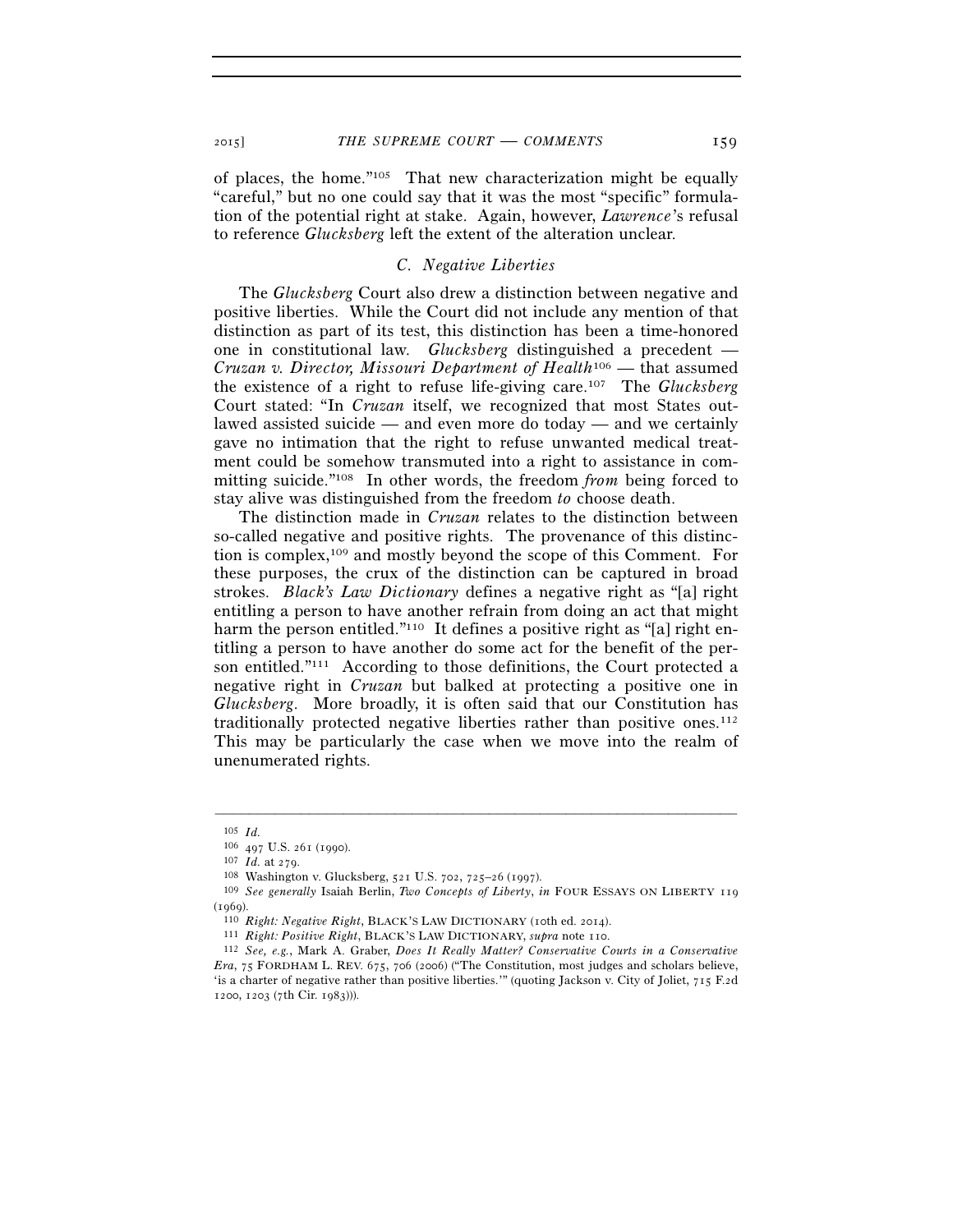Consider in this regard *San Antonio Independent School District v. Rodriguez*113 and *DeShaney v. Winnebago County Department of Social Services*. 114 In *Rodriguez*, the Court declined to find that the right to education, which is not enumerated in the Federal Constitution, was a fundamental right.115 The Court considered the argument that education was necessary for the proper vindication of the right to free speech or the right to vote. It acknowledged that "[t]he Court has long afforded zealous protection against unjustifiable governmental interference with the individual's rights to speak and to vote."116 However, it asserted that it had "never presumed to possess either the ability or the authority to guarantee to the citizenry the most *effective* speech or the most *informed* electoral choice."117 The Court observed the slippery-slope implications of such a "positive" protection of the right to speak or to vote, questioning how education was "to be distinguished from the significant personal interests in the basics of decent food and shelter."<sup>118</sup>

Similarly, in *DeShaney*, the Court underscored the difference between freedom from government intrusion and the freedom to command government action.<sup>119</sup> In that case, the question was whether Winnebago County's Department of Social Services violated the young boy Joshua DeShaney's constitutional rights through its inaction.120 Over time, the Department of Social Services received evidence that Joshua's father Randy might be beating him.121 After establishing a record of abuse, the County entered into an agreement with Randy to protect Joshua's safety.122 However, the County did not intervene even after the County's caseworker observed breaches of the agreement.123 Then, in 1984, Randy "beat . . . Joshua so severely that he fell into a life-threatening coma."124 Joshua and his mother brought suit against the County, alleging that the respondents had violated Joshua's liberty rights by failing to protect him against a risk of vio-

<sup>113</sup> <sup>411</sup> U.S. 1 (1973). 114 <sup>489</sup> U.S. 189 (1989). 115 *See* <sup>411</sup> U.S. at 35 ("Education, of course, is not among the rights afforded explicit protection under our Federal Constitution. Nor do we find any basis for saying it is implicitly so protected.").

<sup>116</sup> *Id.* at 36.<br>
117 *Id.*<br>
118 *Id.* at 37.

<sup>118</sup> *Id.* at 37. 119 *See* <sup>489</sup> U.S. at 195. 120 *Id.* at 193. 121 *Id.* at 192–93. 122 *Id.* at 192. 123 *Id.* at 192–93. 124 *Id.* at 193.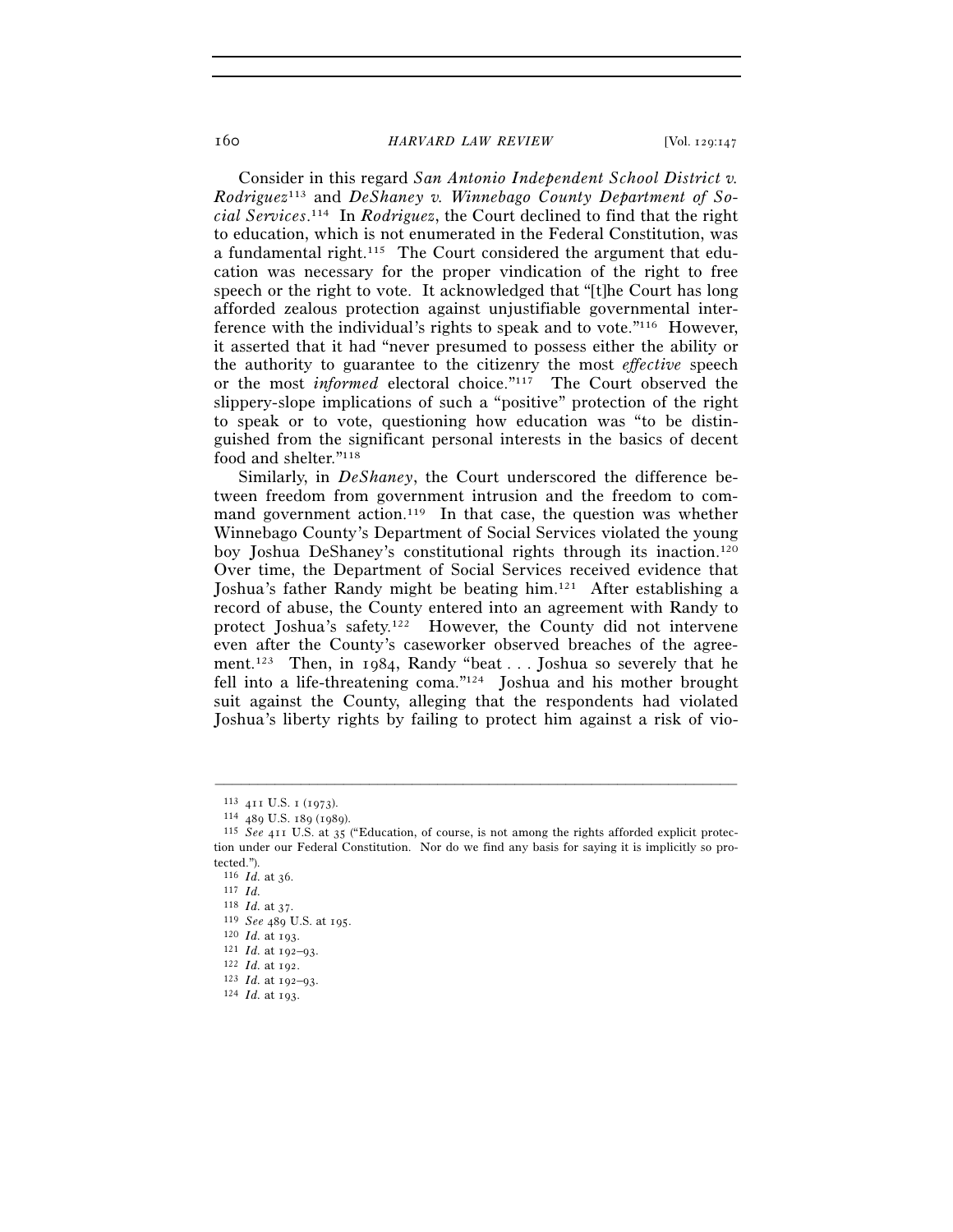lence of which they knew or should have known.125 In rejecting that claim, the Court stated:

[N]othing in the language of the Due Process Clause itself requires the State to protect the life, liberty, and property of its citizens against invasion by private actors. The Clause is phrased as a limitation on the State's power to act, not as a guarantee of certain minimal levels of safety and security. It forbids the State itself to deprive individuals of life, liberty, or property without "due process of law," but its language cannot fairly be extended to impose an affirmative obligation on the State to ensure that those interests do not come to harm through other means.<sup>126</sup>

In other words, the liberty guaranteed by due process was solely a negative one — the right to be free from governmental intrusion. Indeed, the Court partially justified the County's failure to act by observing that if the County had acted prematurely, it would "likely have been met with charges of improperly intruding into the parent-child relationship, charges based on the same Due Process Clause that forms the basis for the present charge of failure to provide adequate protection."127

While *Lawrence* challenged the other two *Glucksberg* restrictions, it did not disturb the one that came into play in *Rodriguez* and *DeShaney* — the restriction based on the negative nature of the liberty exercised. The right in *Lawrence* was emphatically a negative one, concerning the right of adults to engage in sexual conduct in the privacy of their homes.128 The Court's opinion stressed two aspects of the negative liberty involved in the case at the outset:

Liberty protects the person from unwarranted government intrusions into a dwelling or other private places. In our tradition the State is not omnipresent in the home. And there are other spheres of our lives and existence, outside the home, where the State should not be a dominant presence. Freedom extends beyond spatial bounds. Liberty presumes an autonomy of self that includes freedom of thought, belief, expression, and certain intimate conduct. The instant case involves liberty of the person both in its spatial and in its more transcendent dimensions.<sup>129</sup>

By locating itself at the confluence of zonal and decisional forms of privacy,130 the *Lawrence* Court could draw upon precedents such as *Griswold v. Connecticut*, 131 which considered where the conduct was

–––––––––––––––––––––––––––––––––––––––––––––––––––––––––––––

131 381 U.S. 479 (1965).

<sup>125</sup> *See id.*

<sup>&</sup>lt;sup>127</sup> *Id.* at 203.<br>
<sup>128</sup> *See* Lawrence v. Texas, 539 U.S. 558, 567 (2003).<br>
<sup>129</sup> *Id.* at 562.<br>
<sup>130</sup> *See* Kendall Thomas, *Beyond the Privacy Principle*, 92 COLUM. L. REV. 1431, 1443 (1992) (distinguishing "zonal," "relational," and "decisional" forms of privacy).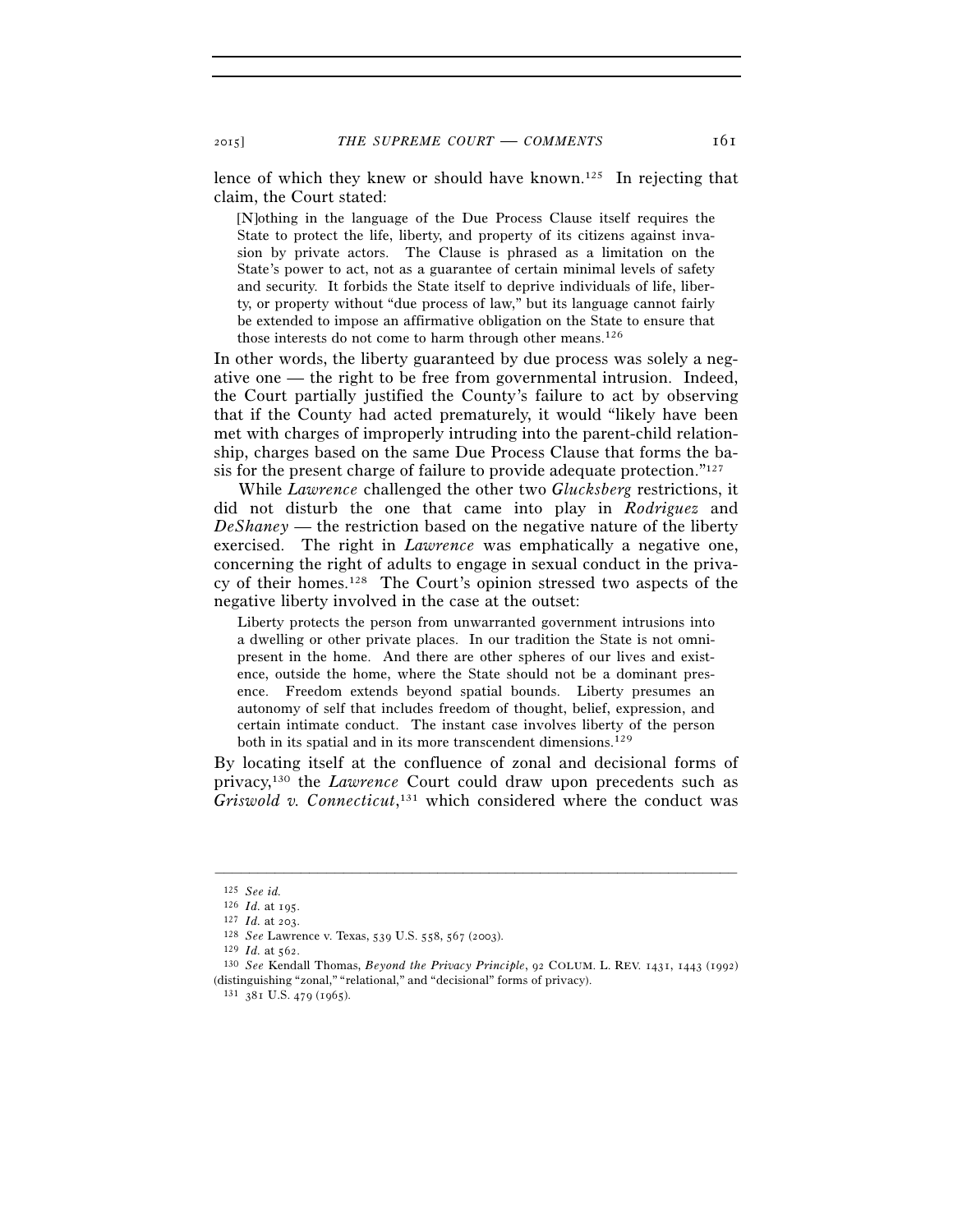occurring,132 as well as on precedents such as *Eisenstadt v. Baird*, 133 which focused on the intimate nature of the decision, without regard to where the decision was made.<sup>134</sup> Indeed, it was perhaps in part because the Court was dealing with a "negative" liberty, and specifically the "right to privacy," that it could plausibly avoid dealing with *Glucksberg* as a precedent. Nestled within a network of "right to privacy" cases, the Court was under less pressure to apply the methodology for discerning a "new" right.

The *Glucksberg* restrictions — the restriction based on tradition, the restriction based on specificity, and, less formally, the restriction based on the negative nature of the liberty exercised — placed severe constraints on substantive due process jurisprudence. *Lawrence* clearly affected these constraints. Yet even after *Lawrence*, *Glucksberg* was still treated as good law,135 surfacing in the briefs in *Obergefell* as controlling authority.136

#### II. LIBERTY UNBOUND

After *Obergefell*, it will be much harder to invoke *Glucksberg* as binding precedent. As Chief Justice Roberts's dissent observed, "the majority's position requires it to effectively overrule *Glucksberg*, the leading modern case setting the bounds of substantive due process."137 *Obergefell* pressed against or past the three *Glucksberg* constraints more definitively than *Lawrence* did.

# *A. Tradition*

*Obergefell* transformed the role *Glucksberg* assigned to tradition. Justice Alito's *Obergefell* dissent put the *Glucksberg* understanding succinctly: "the Court has held that 'liberty' under the Due Process

<sup>132</sup> *See id.* at 485–86 (noting that the idea that police could search the "sacred precincts of marital bedrooms for telltale signs of the use of contraceptives" was "repulsive to the notions of privacy surrounding the marriage relationship").

<sup>133</sup> <sup>405</sup> U.S. 438 (1972). 134 *See id.* at 453 ("If the right of privacy means anything, it is the right of the *individual*, married or single, to be free from unwarranted governmental intrusion into matters so fundamentally affecting a person as the decision whether to bear or beget a child.").

<sup>135</sup> *See* Calabresi, *supra* note 96, at 1518 (predicting that "the overwhelming majority of future substantive due process cases are going to be decided as *Gonzales* [*v. Carhart*] was, with citation to *Glucksberg* and without reference to *Lawrence*"). 136 *Compare, e.g.*, Brief for the Respondents at 21, *Obergefell*, 135 S. Ct. 2584 (No. 14-571) (brief

filed in companion case *DeBoer v. Snyder*) ("Under this Court's long-established test, substantivedue-process rights must be 'deeply rooted in this Nation's history and tradition.'" (quoting Washington v. Glucksberg, 521 U.S. 702, 721 (1997))), *with* Brief for Petitioners at 22, *Obergefell*, 135 S. Ct. 2584 (No. 14-574) (brief filed in companion case *Bourke v. Beshear*) ("It is true that this Court's cases require 'a "careful description" of the asserted fundamental liberty interest.'" (quoting *Glucksberg*, 521 U.S. at 721)). 137 *Obergefell*, 135 S. Ct. at 2621 (Roberts, C.J., dissenting).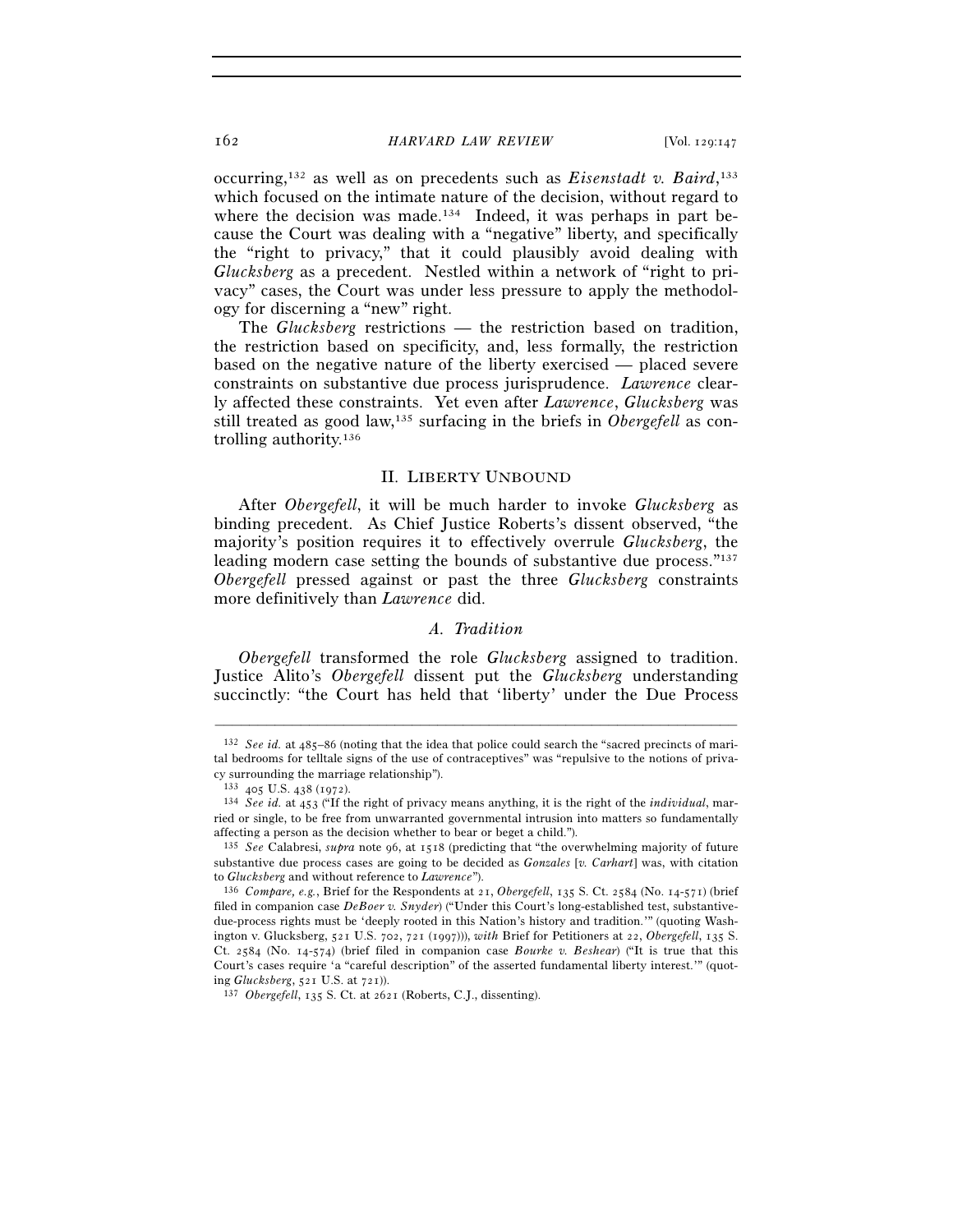Clause should be understood to protect only those rights that are 'deeply rooted in this Nation's history and tradition.'"138 He elaborated that "it is beyond dispute that the right to same-sex marriage is not among those rights."139 Chief Justice Roberts's dissent noted that this insistence on tradition had been articulated not only in *Glucksberg*, but also in opinions before and after that case.140

In contrast with *Roe* and *Lawrence*, *Obergefell* presented the Court with an escape hatch that would have allowed it to leave the *Glucksberg* view of tradition intact. While the "right to same-sex marriage"141 was not "deeply rooted in this Nation's history and tradition,"142 the "right to marry" certainly was.143 Justice Kennedy could have avoided the issue of tradition by using the latitude afforded by the levels-of-abstraction enterprise. Instead, Justice Kennedy chose to force the question of what role tradition should play in substantive due process analysis.

The *Obergefell* majority unmistakably echoed the *Lawrence* passage<sup>144</sup> in its discussion of tradition:

The nature of injustice is that we may not always see it in our own times. The generations that wrote and ratified the Bill of Rights and the Fourteenth Amendment did not presume to know the extent of freedom in all of its dimensions, and so they entrusted to future generations a charter protecting the right of all persons to enjoy liberty as we learn its meaning.145

It was all there again — the problem of the blindness of each generation, the modesty of the Framers in recognizing this blindness, their use of abstraction as a way to bequeath the question of liberty to future generations, and the attendant responsibility of constitutional interpreters in each generation to take up that legacy.

Yet *Obergefell*'s discussion of tradition differed significantly from the *Lawrence* discussion. *Obergefell* made explicit what had remained implicit in *Glucksberg* by invoking *Poe* directly. In doing so, it indicated that it was departing from the *Glucksberg* approach (though it waited until later in its analysis to raise *Glucksberg* directly).146 Discussing the Court's responsibility with regard to "[t]he identification and pro-

<sup>138</sup> *Id.* at 2640 (Alito, J., dissenting) (quoting *Glucksberg*, 521 U.S. at 721). 139 *Id.*

<sup>140</sup> *See id.* at 2618 (Roberts, C.J., dissenting) (citing Dist. Attorney's Office for Third Judicial Dist. v. Osborne, 557 U.S. 52, 72 (2009); Reno v. Flores, 507 U.S. 292, 303 (1993); United States v. Salerno, 481 U.S. 739, 751 (1987); Moore v. City of East Cleveland, 431 U.S. 494, 501 (1977) (plurality opinion)).<br>141  $Id$ . at 2640 (Alito, J., dissenting).

<sup>&</sup>lt;sup>142</sup> *Id.* (quoting *Glucksberg*, 521 U.S. at 721) (citing United States v. Windsor, 133 S. Ct. 2675, 2714–15 (2013)).<br>
<sup>143</sup> See id. at 2599 (majority opinion) (quoting Loving v. Virginia, 388 U.S. 1, 12 (1967)).<br>
<sup>144</sup> See Lawrence v. Texas, 539 U.S. 558, 578–79 (2003).<br>
<sup>145</sup> Obergefell, 135 S. Ct. at 2598.<br>
<sup>146</sup> Id.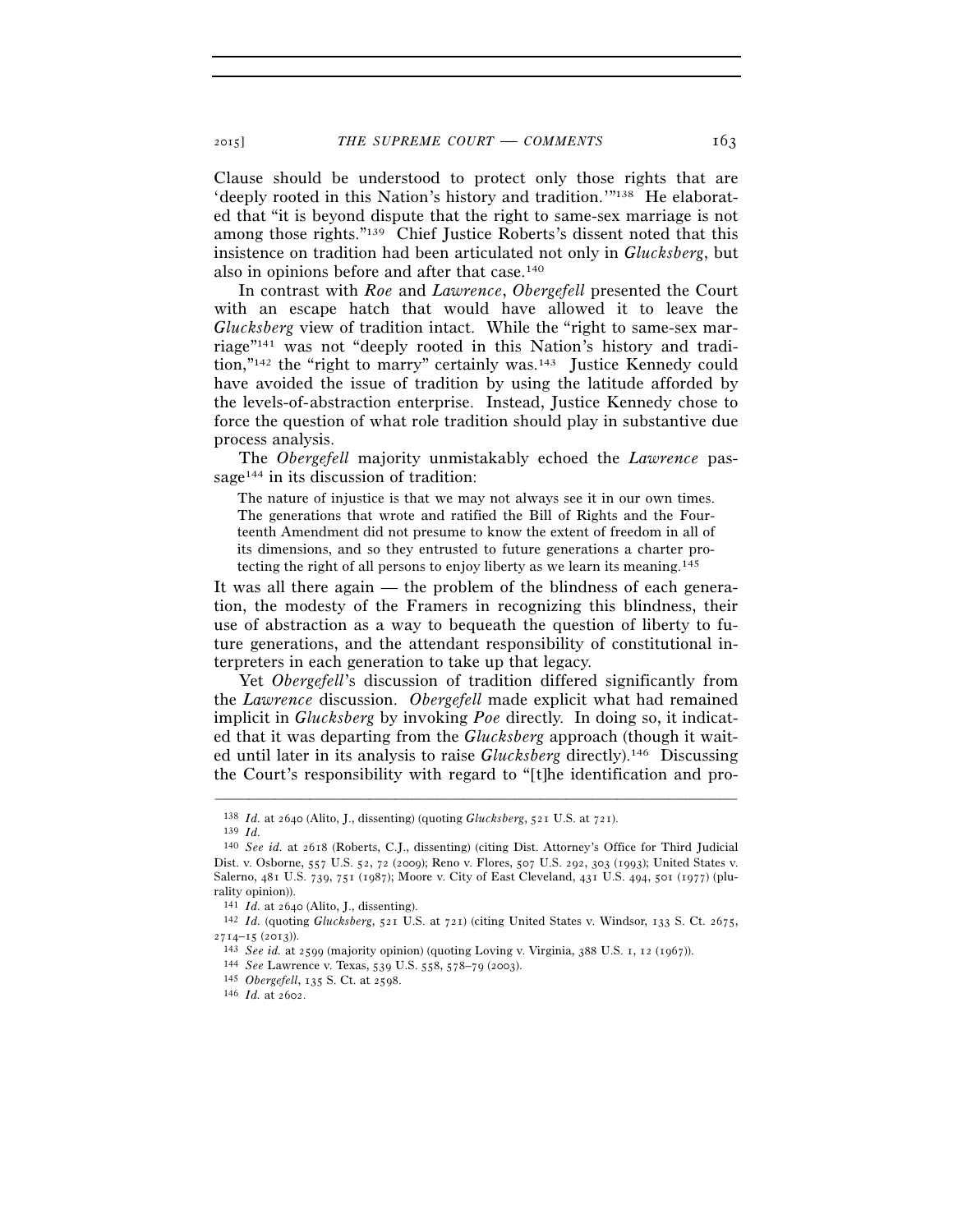tection of fundamental rights,"147 Justice Kennedy quoted the *Poe* dissent to emphasize that this responsibility "has not been reduced to any formula."148 He elaborated that the *Poe* methodology instead "requires courts to exercise reasoned judgment in identifying interests of the person so fundamental that the State must accord them its respect."<sup>149</sup>

Justice Kennedy identified four such "principles and traditions" that suggested that "the reasons marriage is fundamental under the Constitution apply with equal force to same-sex couples."150 First, Justice Kennedy observed that "the right to personal choice regarding marriage is inherent in the concept of individual autonomy."<sup>151</sup> Second, he noted that "the right to marry is fundamental because it supports a two-person union unlike any other in its importance to the committed individuals."152 Third, he maintained that the right to marry "safeguards children and families and thus draws meaning from related rights of childrearing, procreation, and education."153 Finally, he contended that "marriage is a keystone of our social order."154

While tradition remains important in this four-part analysis, it plays a much less rigid role than it does in the *Glucksberg* analysis. Rather than pursuing the tradition supporting or undermining a particular right, the *Obergefell* Court looked to a confluence of various traditions. And each of the traditions is studded with precedents, suggesting a jurist's common law approach to the question rather than a historian's approach to it. The analysis comported with Tribe and Dorf's critique of *Michael H.*, a critique the scholars reiterated in an amicus brief in *Obergefell*. 155

# *B. Specificity*

The *Obergefell* majority also challenged the "specificity" requirement embodied in the *Glucksberg* commandment that the Court offer a "careful description" of the alleged right.156 Justice Kennedy addressed this issue directly:

<sup>&</sup>lt;sup>147</sup> *Id.* at 2598.<br>
<sup>148</sup> *Id.* (quoting Poe v. Ullman, 367 U.S. 497, 542 (1961) (Harlan, J., dissenting)).<br>
<sup>149</sup> *Id.* (quoting *Poe*, 367 U.S. at 542 (Harlan, J., dissenting)).<br>
<sup>150</sup> *Id.* at 2599.<br>
<sup>151</sup> *Id* 

 $152$  *Id.*<br> $153$  *Id.* at 2600.

<sup>153</sup> *Id.* at 2600. 154 *Id.* at 2601. 155 *See* Brief of Amici Curiae Professors Laurence H. Tribe and Michael C. Dorf in Support of Petitioners at 1 & n.2, *Obergefell*, 135 S. Ct. 2584 (No. 14-556) (citing Tribe and Dorf's 1990 article as a basis for the argument in the brief).

<sup>156</sup> Washington v. Glucksberg, 521 U.S. 720, 721 (1997) (quoting Reno v. Flores, 507 U.S. 292, 302 (1993)).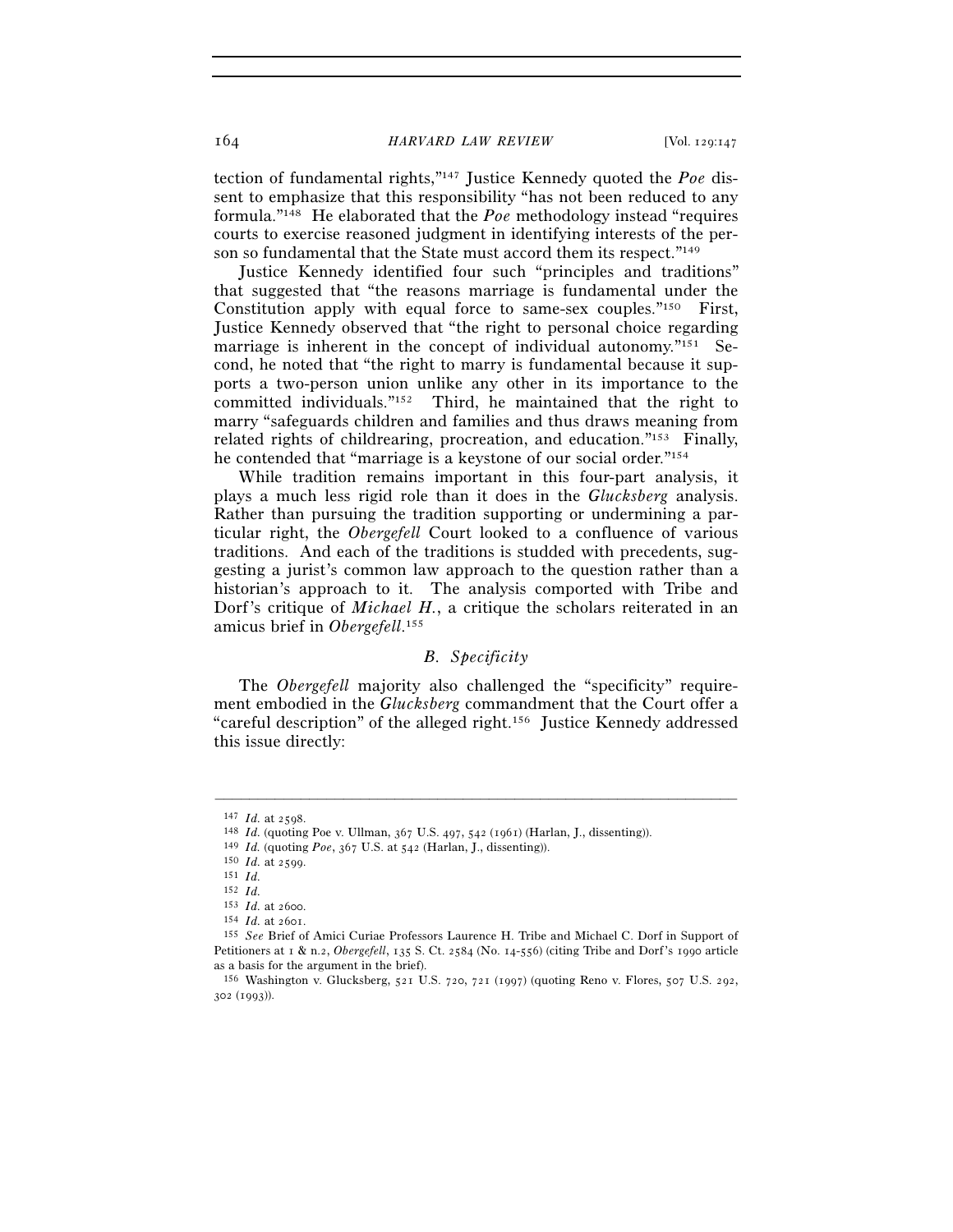Objecting that this does not reflect an appropriate framing of the issue, the respondents refer to *Washington v. Glucksberg*, which called for a "'careful description'" of fundamental rights. They assert the petitioners do not seek to exercise the right to marry but rather a new and nonexistent "right to same-sex marriage." *Glucksberg* did insist that liberty under the Due Process Clause must be defined in a most circumscribed manner, with central reference to specific historical practices. Yet while that approach may have been appropriate for the asserted right there involved (physician-assisted suicide), it is inconsistent with the approach this Court has used in discussing other fundamental rights, including marriage and intimacy. *Loving* did not ask about a "right to interracial marriage"; *Turner* did not ask about a "right of inmates to marry"; and *Zablocki* did not ask about a "right of fathers with unpaid child support duties to marry." Rather, each case inquired about the right to marry in its comprehensive sense, asking if there was a sufficient justification for excluding the relevant class from the right.157

This important passage is open to at least two interpretations. Some unarticulated principle may distinguish physician-assisted suicide from marriage, such that *Glucksberg* would remain good law outside the context of marriage. Alternatively, the Court may be taking the familiar step of isolating a precedent before overruling it altogether. While only future case law will provide a definitive answer, the latter seems more plausible for several reasons.

For *Glucksberg* to remain good law in at least some contexts, a future Court would need a distinguishing principle between the "right to physician-assisted suicide" and the "right to marry." The distinction may be that in the context of physician-assisted suicide, there was no more general right that had been recognized — such as the "right to commit suicide." In contrast, in the context of marriage, the major cases — Loving v. Virginia,<sup>158</sup> Zablocki v. Redhail,<sup>159</sup> and Turner v. *Safley*160 — had all referenced a higher-level right, namely, the "right to marry."161 Given that this higher-level right was not only available, but also was repeatedly adduced in those cases as the right in question, it would seem myopic to discuss the right at issue in *Obergefell* as the right to same-sex marriage. So we might glean two distinguishing principles: either a notion that "marriage and intimacy" were somehow different, or that cases in which a higher-order principle had already been established were somehow different.

<sup>157</sup> *Obergefell*, 135 S. Ct. at 2602 (citations omitted).<br>
158 388 U.S. 1 (1967).<br>
159 434 U.S. 374 (1978).

<sup>159</sup> <sup>434</sup> U.S. 374 (1978). 160 <sup>482</sup> U.S. 78 (1987). 161 *See Obergefell*, 135 S. Ct. at 2598 (discussing *Turner*, 482 U.S. at 95; *Zablocki*, 434 U.S. at 384; *Loving*, 388 U.S. at 12).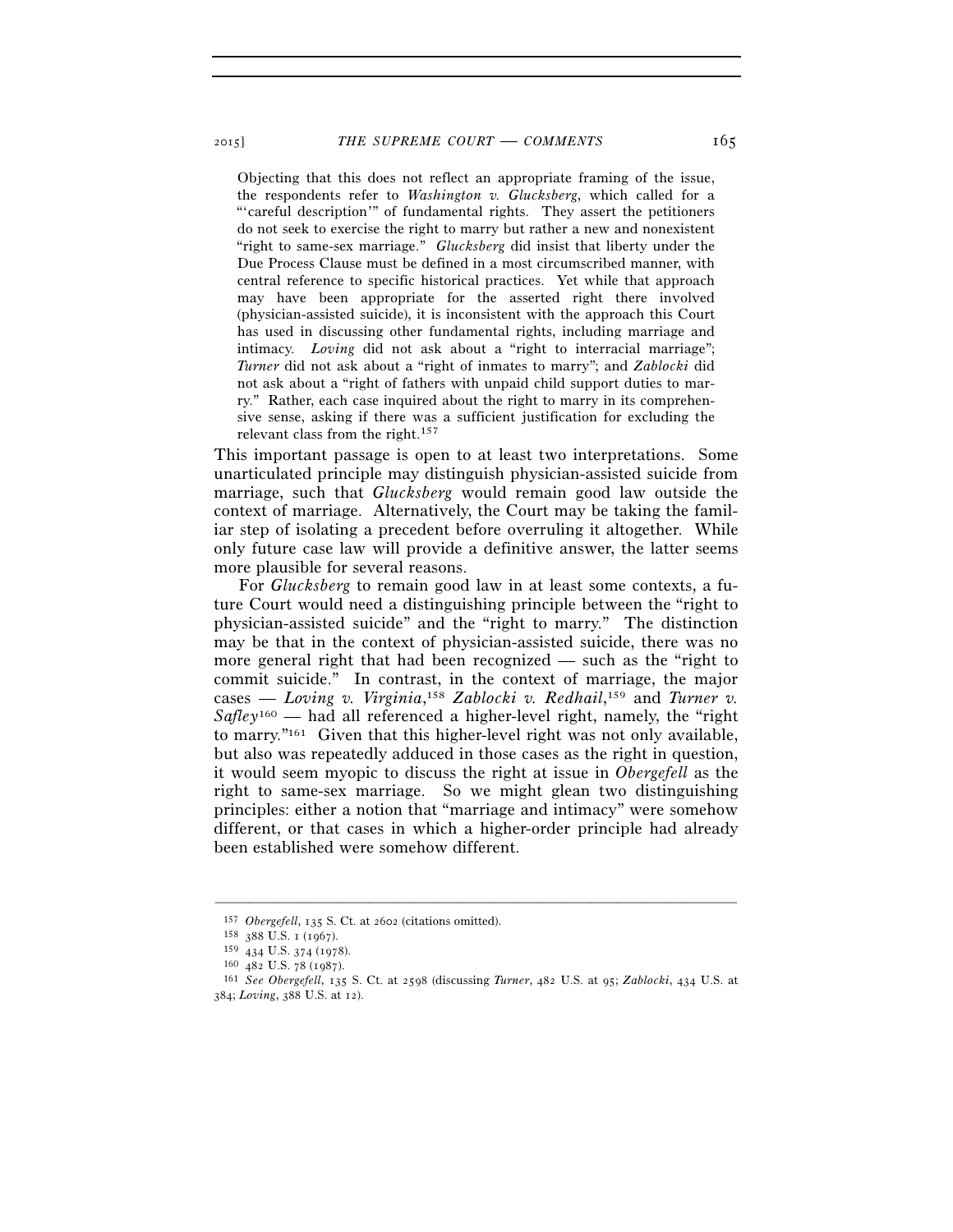Yet these distinctions could be challenged on many fronts. As a tonal matter, Justice Kennedy's statement that the *Glucksberg* approach "*may* have been appropriate" in certain contexts sounds a note of qualification.162 The Court's determination that the *Glucksberg* methodology would be inapposite "in discussing other fundamental rights, *including* marriage and intimacy"163 reinforces that impression in presenting "marriage and intimacy" as exemplary rather than exhaustive instances of rights for which the *Glucksberg* methodology would not obtain. Nor does it seem plausible to say that a higher-level right was established in the marriage context but not in the "physicianassisted suicide" context, as *Cruzan* could have been interpreted to secure the right to control the means of one's demise. Finally, *Obergefell* had categorically rejected *Glucksberg*'s tradition analysis in a prior part of the opinion.164 Given that the level of specificity serves as a handmaiden to the tradition inquiry, it is hard to see specificity as a constraint in the absence of tradition. All in all, *Obergefell* seems to have laid waste to the entire *Glucksberg* edifice. As Chief Justice Roberts observed: "At least this part of the majority opinion has the virtue of candor. Nobody could rightly accuse the majority of taking a careful approach."165

The Chief Justice was certainly correct that the abandonment of careful description signified a seismic shift. For instance, once the idea of specificity is removed from the substantive due process analysis, one can advert — as Justice Kennedy did in *Lawrence* and *Obergefell* — to the much higher generality of discussing the right in question as part of the "liberty" protected by the due process guarantees. Once the Court adopts this register, it moves away from a jurisprudence of "unenumerated" rights and toward a jurisprudence of interpreting the "enumerated" right of "liberty." The Court's legitimacy is often challenged when it makes decisions based on "unenumerated rights."<sup>166</sup> The shift toward thinking about this jurisprudence as a textually grounded interpretation of "liberty" brings a new legitimacy to the enterprise.

<sup>&</sup>lt;sup>162</sup> *Id.* at 2602 (emphasis added).<br>
<sup>163</sup> *Id.* (emphasis added).<br>
<sup>164</sup> *See id.* at 2598.<br>
<sup>165</sup> *Id.* at 2621 (Roberts, C.J., dissenting).<br>
<sup>166</sup> *See* Planned Parenthood of Se. Pa. v. Casey, 505 U.S. 833, 981 (1992 ("The Court's temptation is . . . towards systematically eliminating checks upon its own power; and it succumbs."); Griswold v. Connecticut, 381 U.S. 479, 521 (1965) (Black, J., dissenting) ("The adoption of . . . a loose, flexible, uncontrolled standard for holding laws unconstitutional . . . will amount to a great unconstitutional shift of power to the courts which I believe . . . will be bad for the courts, and worse for the country."); *see also* Robert H. Bork, *Neutral Principles and Some First Amendment Problems*, 47 IND. L.J. 1, 11 (1971) ("[S]ubstantive due process, revived by the *Griswold* case, is and always has been an improper doctrine.").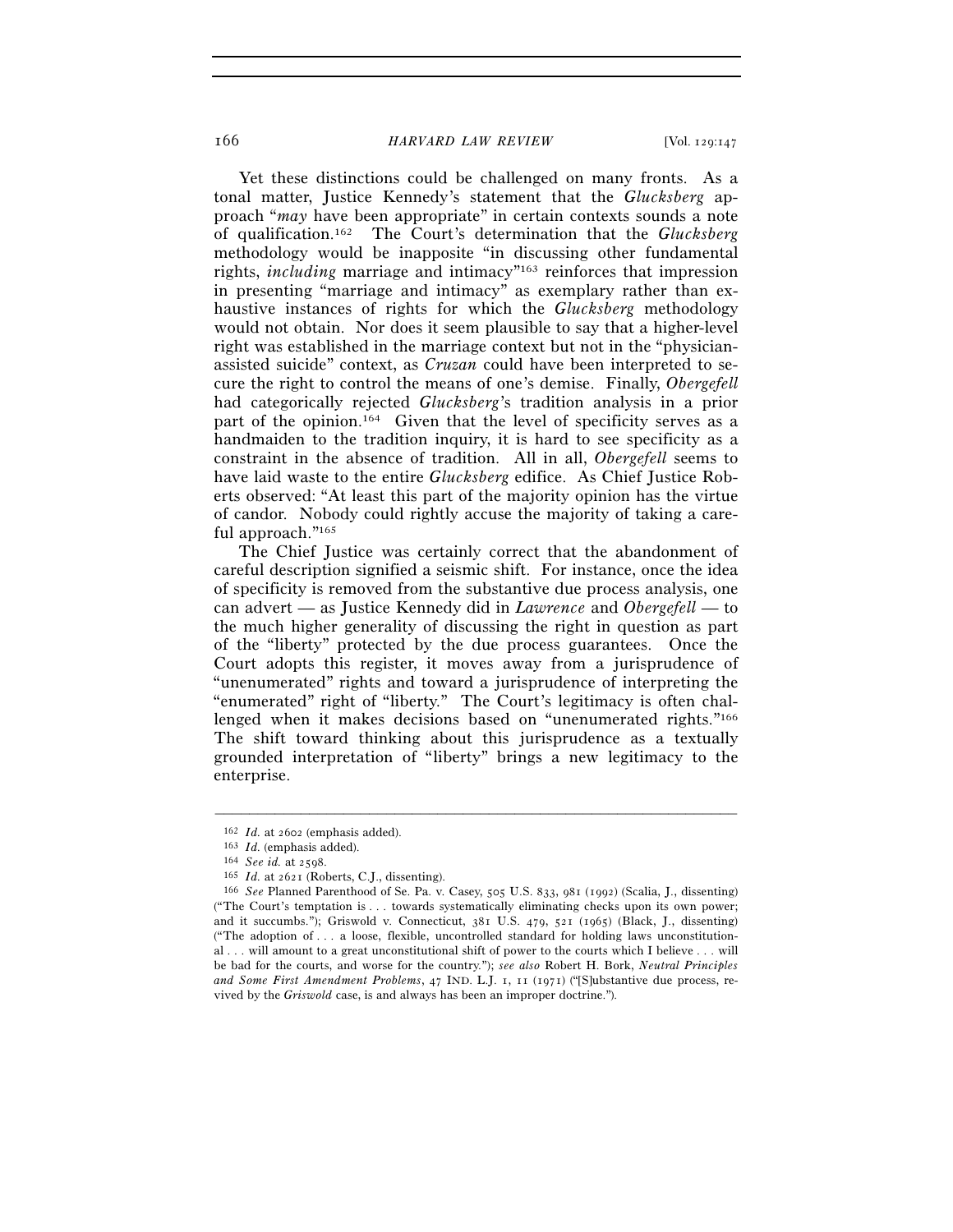# *C. Negative Liberties*

In *Lawrence*, Justice Kennedy was at pains to point out that he was not making any claims about marriage.<sup>167</sup> Justice Scalia disagreed, asking:

If moral disapprobation of homosexual conduct is "no legitimate state interest" . . . what justification could there possibly be for denying the benefits of marriage to homosexual couples exercising "[t]he liberty protected by the Constitution"? Surely not the encouragement of procreation, since the sterile and the elderly are allowed to marry.168

He concluded: "This case 'does not involve' the issue of homosexual marriage only if one entertains the belief that principle and logic have nothing to do with the decisions of this Court."169

Many, however, disagreed in turn with Justice Scalia's analysis on the ground that freedom from government intrusion differed from the freedom to receive government affirmation. In 2015, only months before *Obergefell*, the Supreme Court of Alabama denied same-sex couples the right to marry under the state constitution by making this distinction: "[T]he *Lawrence* Court [struck down antisodomy laws] under the rationale that government had no interest in interfering with the sexual conduct of consenting adults in the privacy of their bedrooms. That rationale does not work here because same-sex partners expressly seek public state-government approval of their relationships."<sup>170</sup>

The *Obergefell* dissenters took up this distinction. Chief Justice Roberts's dissent stated: "*Lawrence* relied on the position that criminal sodomy laws, like bans on contraceptives, invaded privacy by inviting 'unwarranted government intrusions' . . . . "171 In contrast, he found, the "petitioners do not seek privacy,"172 but rather "public recognition of their relationships, along with corresponding government benefits."173 Justice Thomas's dissent took a similar stance: "In the American legal tradition, liberty has long been understood as individual freedom *from* governmental action, not as a right *to* a particular governmental entitlement."174

<sup>167</sup> *See* Lawrence v. Texas, 539 U.S. 558, 578 (2003). 168 *Id.* at 604–05 (Scalia, J., dissenting) (citations omitted) (quoting *id.* at 578, 567 (majority opinion)).<br> $169$  *Id.* at 605.

<sup>170</sup> *Ex parte* State *ex rel.* Ala. Policy Inst., No. 1140460, 2015 WL 892752, at \*33 (Ala. Mar. 3, 2015) (per curiam); *see also* Hernandez v. Robles, 855 N.E.2d 1, 10 (N.Y. 2006) (plurality opinion) ("Plaintiffs here do not, as the petitioners in *Lawrence* did, seek protection against state intrusion on intimate, private activity. They seek from the courts access to a state-conferred benefit . . . .").

 $^{171}$  *Obergefell*, 135 S. Ct. at 2620 (Roberts, C.J., dissenting) (quoting *Lawrence*, 539 U.S. at 562).  $^{172}$  *Id.*<br>173 *Id* 

<sup>174</sup> *Id.* at 2634 (Thomas, J., dissenting).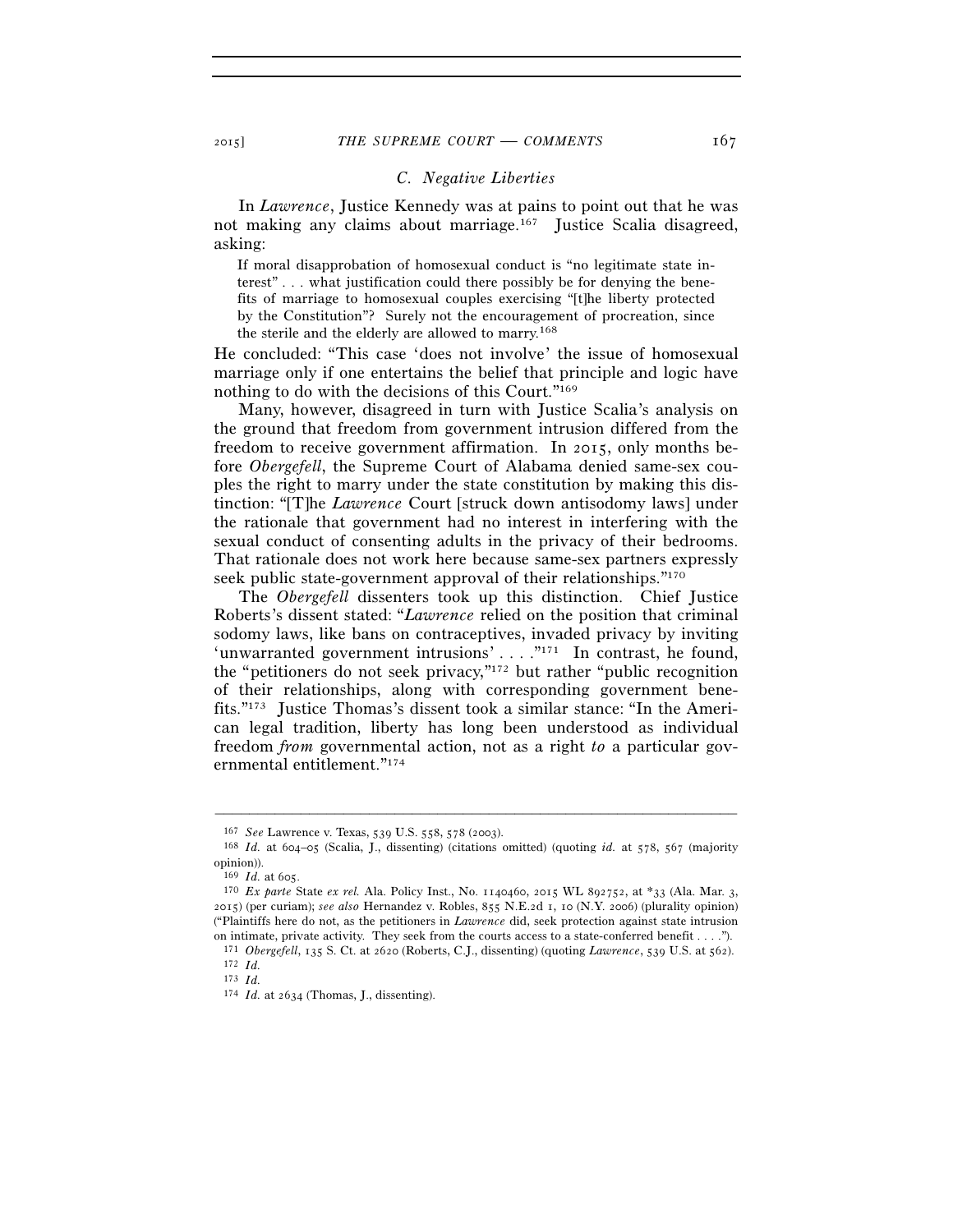The majority opinion gave this distinction short shrift. It stated that "while *Lawrence* confirmed a dimension of freedom that allows individuals to engage in intimate association without criminal liability, it does not follow that freedom stops there."175 "Outlaw to outcast may be a step forward," the Court continued, "but it does not achieve the full promise of liberty."176

Justice Kennedy's use of "liberty" rather than "equality" here is significant. He could have preserved the historical "negative right/positive right" distinction by relying on equality principles. Equality principles apply even to benefits that are not rights — for example, an individual has no right to attend the Virginia Military Institute, but has the right not to be excluded on the basis of gender.<sup>177</sup> The Court could have circumvented the issue of whether the negative right at issue in *Lawrence* should be extended to the positive right at issue in *Obergefell* by relying on the fact that even if marriage were not a right, it could not be denied on the basis of gender or orientation. Instead, however, Justice Kennedy chose to deal with the issue as a matter of liberty, deliberately eliding the negative/positive liberty distinction in this context. Like his refusal to take the escape hatch offered with regard to tradition, this analogous refusal may reflect his desire to revamp the substantive due process inquiry *tout court*.

This swift shift from negative to positive rights could have radical implications. Consider the "positive liberty" cases of *Rodriguez* and *DeShaney*. 178 "Being denied education by virtue of your indigency rather than by the state may be a step forward," a progressive might say, "but it does not achieve the full promise of liberty." "Being beaten by your father rather than by the state may be a step forward," the same progressive might continue, "but it does not achieve the full promise of liberty."

To be sure, this juncture may be where marriage exceptionalism will operate in the future, as marriage has the somewhat distinctive feature of being both a positive and a negative right. Marriage is a positive right in that it requires the state to grant the parties recognition and benefits.179 At the same time, marriage is a negative right in that it creates a zone of privacy into which the state cannot intrude, as we see in privacy cases such as *Griswold*, which spoke of the "sacred precincts of the marital bedroom,"180 or in the testimonial privileges

<sup>175</sup> *Id.* at 2600 (majority opinion).<br>
176 *Id.*<br>
177 *See* United States v. Virginia, 518 U.S. 515, 519 (1996).<br>
178 *See supra* pp. 160–61.<br>
179 *See* United States v. Windsor, 133 S. Ct. 2675, 2691–92 (2013).<br>
180 381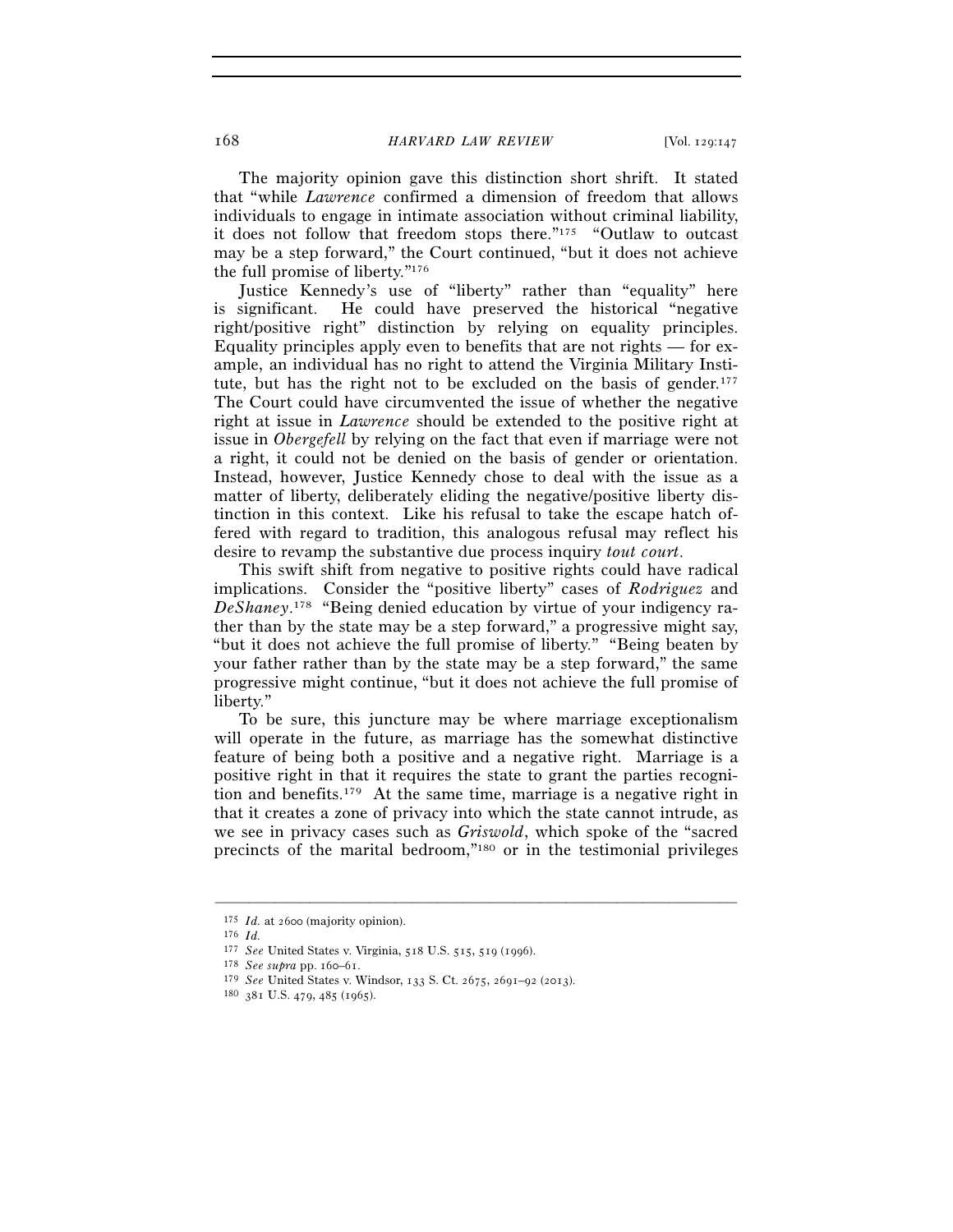that permit spouses to refuse to testify against each other.181 It may be that *Obergefell* will represent a "one-off" in the context of bridging the negative/positive liberty divide because the marriage right itself spans this divide. But again, Justice Kennedy's opinion contains no such qualification.

# *D. A New Methodology and Its Discontents*

The *Obergefell* methodology is strikingly different from the *Glucksberg* methodology. It is much more akin to what Justice Kennedy did in *Lawrence*. Laurence Tribe described Justice Kennedy's majority opinion in *Lawrence* as follows:

By implicitly rejecting the notion that its task was simply to name the specific activities textually or historically treated as protected, the [*Lawrence*] Court lifted the discussion to a different and potentially more instructive plane. It treated the substantive due process precedents invoked by one side or the other not as a record of the inclusion of various activities in — and the exclusion of other activities from — a fixed list defined by tradition, but as reflections of a deeper pattern involving the allocation of decisionmaking roles, not always fully understood at the time each precedent was added to the array. The Court, it seems, understood that the unfolding logic of this pattern is constructed as much as it is discovered. Constructing that logic is in some ways akin to deriving a regression line from a scatter diagram, keeping in mind, of course, that the choice of one method of extrapolation over another is, at least in part, a subjective one.182

In short, we seem to be back in the world of Justice Harlan's *Poe* dissent, in which substantive due process is not reducible to any formula, but is left instead to a common law methodology.183

*Obergefell* more clearly endorsed this methodology. Indeed, Justice Kennedy's repeated confrontations with the *Glucksberg* restrictions suggested that he chose to take this opportunity to fashion a fully realized vision of how liberty analysis should proceed. At some level, he was finally forced to write this essay on substantive due process. In the 2013 case of *United States v. Windsor*, 184 Justice Kennedy's majority opinion relied both on principles of federalism and on principles of

<sup>181</sup> *See, e.g.*, Wolfle v. United States, 291 U.S. 7, 17 (1934). 182 Laurence H. Tribe, Lawrence v. Texas*: The "Fundamental Right" that Dare Not Speak Its Name*, 117 HARV. L. REV. 1893, 1899 (2004).<br><sup>183</sup> *See* Poe v. Ullman, 367 U.S. 497, 542 (1961) (Harlan, J., dissenting); *cf.* McDonald v. City of

Chicago, 561 U.S. 742, 881 (2010) (Stevens, J., dissenting) (noting that "[i]n the substantive due process field," the Court has employed "the common-law method — taking cases and controversies as they present themselves, proceeding slowly and incrementally, building on what came before"). Professor David Strauss has lucidly defended this common law method as a general approach to constitutional interpretation. *See generally* DAVID A. STRAUSS, THE LIVING CONSTITUTION (2010). 184 <sup>133</sup> S. Ct. 2675 (2013).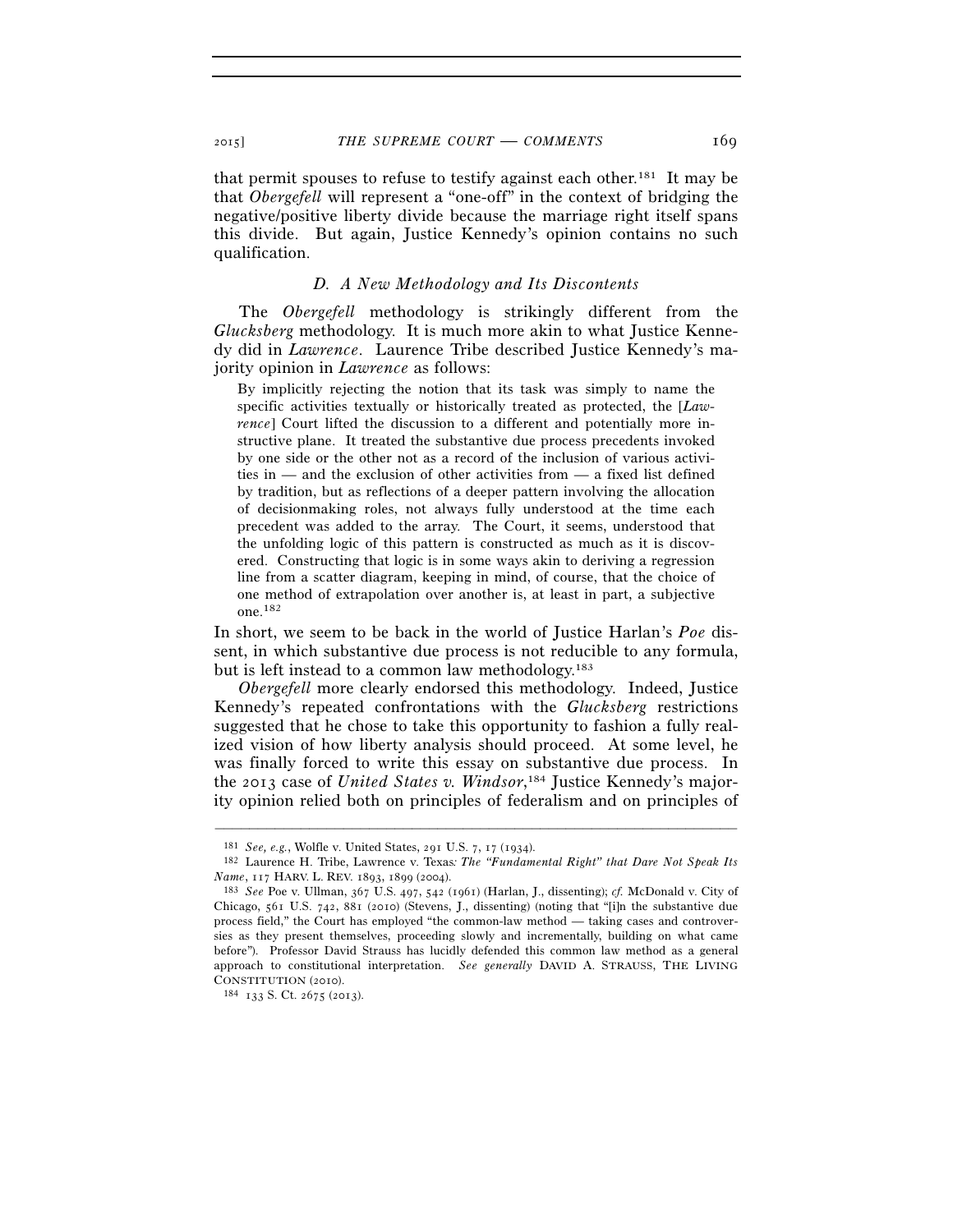liberty (flowing from the Fifth Amendment's Due Process Clause).<sup>185</sup> *Windsor*'s federalism rationale, which deemed marriage to be a matter of state law, was obviously unavailable in *Obergefell*. To the contrary, after underscoring the state's power over marriage in *Windsor*, Justice Kennedy needed to articulate in *Obergefell* why individual liberty would trump that power.

In doing so, Justice Kennedy seemed at pains to take up the liberty jurisprudence in its own terms. This was not a foregone conclusion. In previous cases, such as *Lawrence*, *Casey*, and *Windsor*, he relied heavily on the notion of "dignity."186 While *Obergefell* makes repeated reference to dignity, it focuses more on the concept of liberty.187 It addressed the substantive due process methodology question by using the argot of liberty.

Chief Justice Roberts saw this methodology as no methodology at all. He observed that "[t]he need for restraint in administering the strong medicine of substantive due process is a lesson this Court has learned the hard way," noting that "[t]he Court first applied substantive due process to strike down a statute in *Dred Scott v. Sandford*."188 In this way, he compared — in however limited a way — the majority opinion to an opinion that struck down legislation restricting slavery on the ground that it infringed upon the liberty and property interests of slaveholders. He went on to recall Justice Curtis's *Dred Scott* dissent, which opined that when "fixed rules which govern the interpretation of laws [are] abandoned, and the theoretical opinions of individuals are allowed to control . . . we have no longer a Constitution; we are under the government of individual men . . . . "<sup>189</sup>

Perhaps because it was less inflammatory, the real stick the Chief Justice brandished at the majority was the decision in *Lochner v. New York*. 190 In *Lochner*, the Court famously struck down a labor regulation that limited the number of hours bakers could work under the unenumerated "freedom of contract."191 The *Lochner* decision is seen as the paradigmatic case of judicial activism, and is one of the most

<sup>185</sup> *See id.* at 2691–96. 186 *See, e.g.*, *id.* at 2692–93; Lawrence v. Texas, 539 U.S. 558, 567 (2003); Planned Parenthood of Se. Pa. v. Casey, 505 U.S. 833, 851 (1992) (joint opinion of O'Connor, Kennedy, and Souter, JJ.). 187 Although word counts provide only weak evidence, *Windsor* used the term "dignity" twice

<sup>&</sup>lt;sup>188</sup> *Obergefell*, 135 S. Ct. at 2616 (Roberts, C.J., dissenting).<br><sup>189</sup> *Id.* at 2617 (alteration in original) (quoting Dred Scott v. Sandford, 60 U.S. (19 How.) 393, 621 (1857) (Curtis, I., dissenting)).

<sup>190</sup>  $\,$  198 U.S. 45 (1905). 191 *Id.* at 57.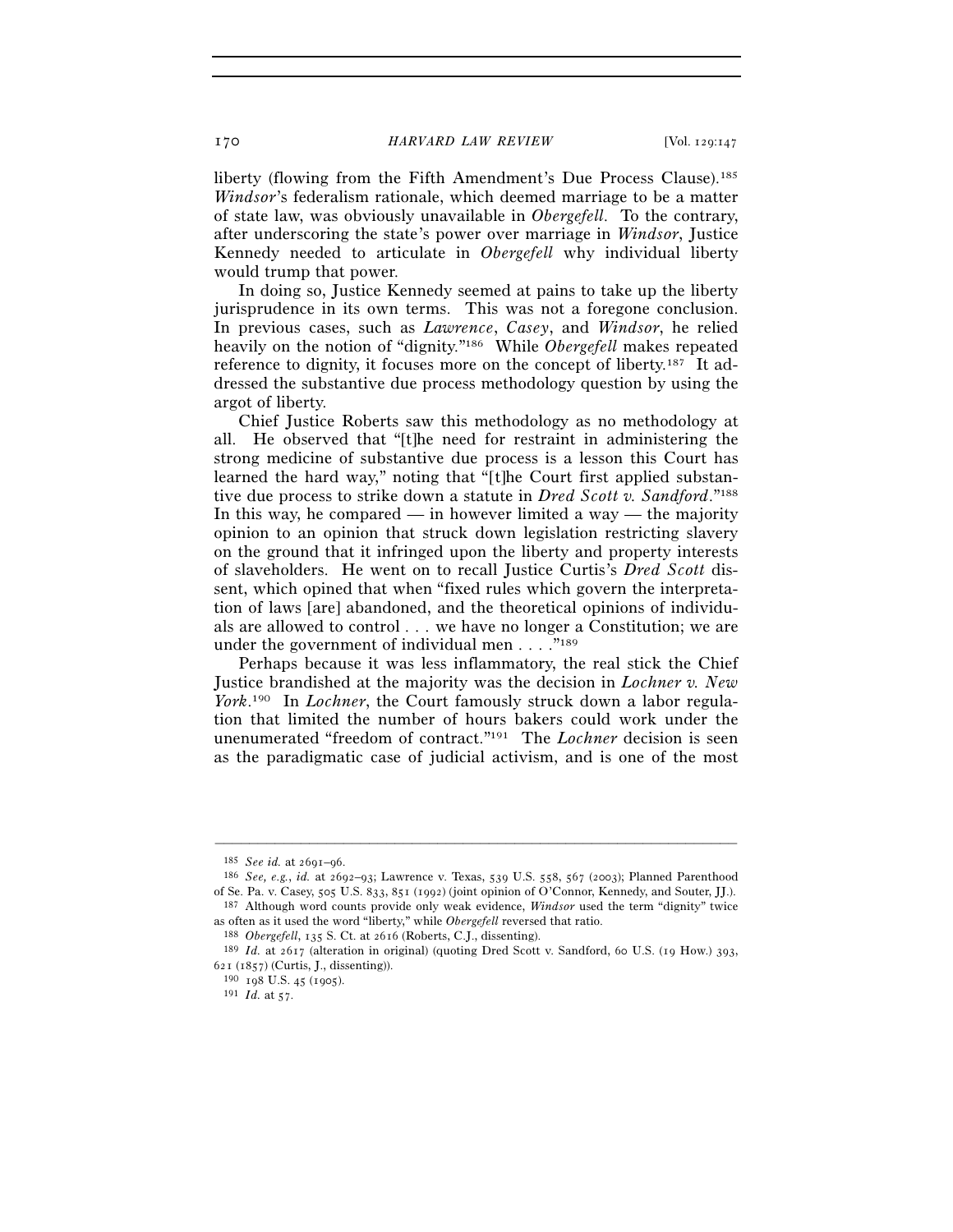reviled cases in constitutional law.192 Chief Justice Roberts's dissent invoked *Lochner* no fewer than sixteen times.<sup>193</sup>

The Chief Justice made clear that he was not calling for a wholesale rejection of substantive due process: "Rejecting *Lochner* does not require disavowing the doctrine of implied fundamental rights, and this Court has not done so."194 He acknowledged that the "right to privacy" cases — starting with *Griswold* — remained good law.195

Yet *Lochner* is arguably more consistent with the *Glucksberg* methodology than *Griswold* is. The idea of laissez faire could be said to be deeply rooted in the Nation's history and traditions. Conversely, it is hard to say that the right to use contraception was deeply rooted in the Nation's traditions, or that the "right to privacy"196 was a specific or careful description of the right at stake.

But in the name of fair play, it is worth taking up the challenge as posed — does the *Obergefell* majority have a principled way of distinguishing what it did from what the Court did in *Lochner* (or *Dred Scott*)?

### III. LIBERTY REBOUND

It does.<sup>197</sup> The Court provided that principle in its synthesis of liberty and equality. In a key passage, Justice Kennedy wrote:

<sup>192</sup> Richard A. Primus, *Canon, Anti-Canon, and Judicial Dissent*, 48 DUKE L.J. 243, 245 (1998) ("Constitutional law . . . has not only a canon composed of the most revered constitutional texts but also an anti-canon composed of the most reviled ones. *Lochner* and *Plessy* are anti-canonical cases.").

<sup>193</sup> *See* Michael C. Dorf, *Symposium: In Defense of Justice Kennedy's Soaring Language*, SCOTUSBLOG (June 27, 2015, 5:08 PM), http://www.scotusblog.com/2015/06/symposium-in -defense-of-justice-kennedys-soaring-language [http://perma.cc/4AB8-5F9X]. 194 *Obergefell*, 135 S. Ct. at 2618 (Roberts, C.J., dissenting).

<sup>&</sup>lt;sup>196</sup> See Griswold v. Connecticut, 381 U.S. 479, 485 (1965).

 $197$  The Court could have used a different argument than the one I discuss below to distinguish *Lochner* from *Obergefell*. The freedom to contract could be distinguished from the freedom to marry because the former concerns economic and contractual relationships that the government itself has called into being, while the latter concerns issues of individual control over one's own body or relationships that could be deemed in some sense prepolitical. I am skeptical. On the one hand, some economic rights would seem to be prepolitical. Certainly some theorists — John Locke comes to mind — would say that it follows from my inalienable ownership of my body that I also own my labor and the products of that labor. *See* JOHN LOCKE, TWO TREATISES OF GOVERNMENT 287–88 (Peter Laslett ed., Cambridge Univ. Press 1988) (1690) ("[Y]et every Man has a *Property* in his own *Person*. This no Body has any Right to but himself. The *Labour* of his Body, and the *Work* of his Hands, we may say, are properly his."). On the other hand, the idea that marriage exists "before the law" seems to court an essentialism inimical to the result in *Obergefell*. The idea that marriage is prepolitical fosters reasoning from the body in problematic ways — including arguments that just because only a man and a woman can procreate within their relationship that only they can have a "true" marriage. *See, e.g.*, SHERIF GIRGIS, RYAN T. ANDERSON & ROBERT P. GEORGE, WHAT IS MARRIAGE? MAN AND WOMAN: A DEFENSE 48 (2012). On these grounds, I do not rely on this distinction here.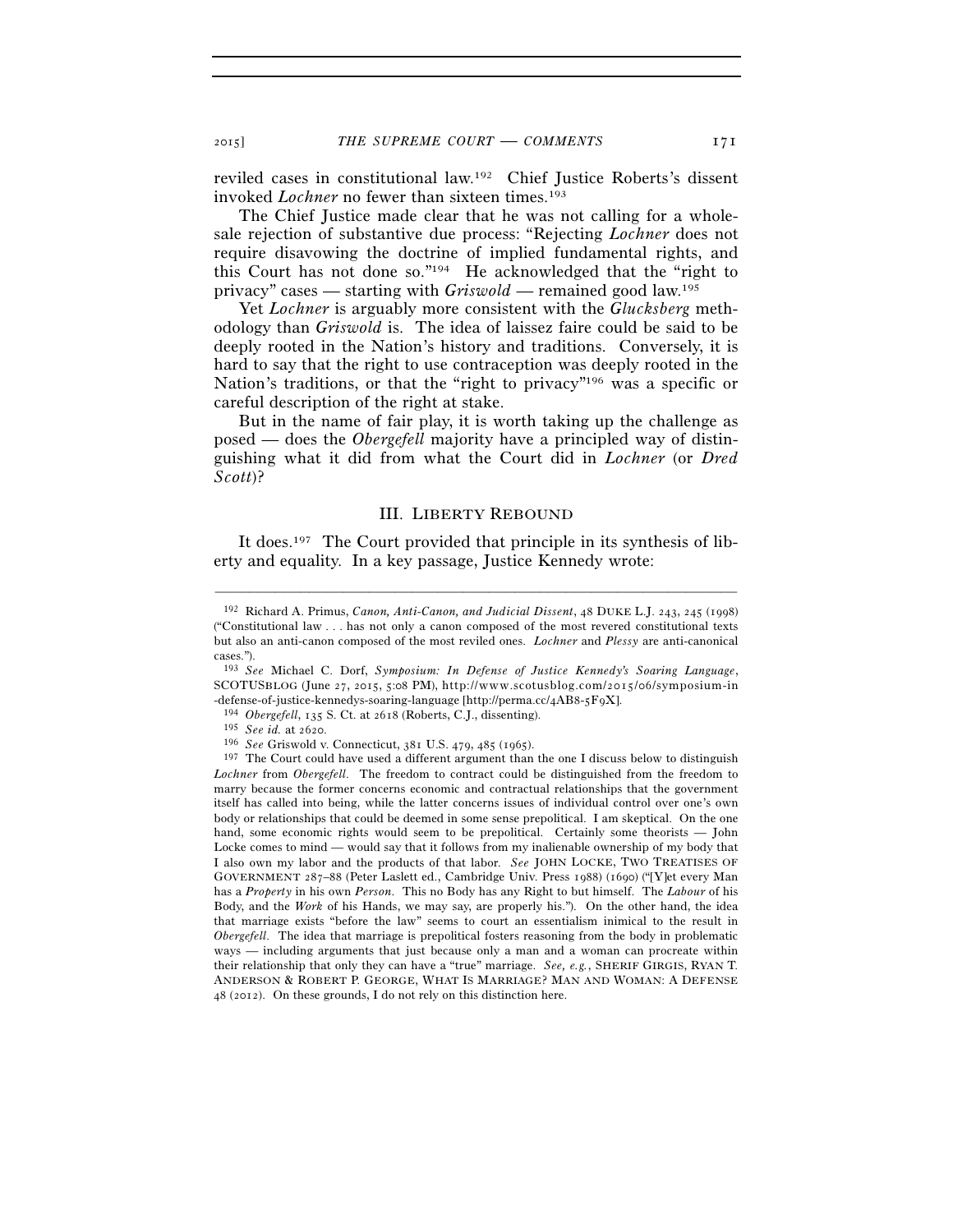The Due Process Clause and the Equal Protection Clause are connected in a profound way, though they set forth independent principles. Rights implicit in liberty and rights secured by equal protection may rest on different precepts and are not always co-extensive, yet in some instances each may be instructive as to the meaning and reach of the other. In any particular case one Clause may be thought to capture the essence of the right in a more accurate and comprehensive way, even as the two Clauses may converge in the identification and definition of the right. This interrelation of the two principles furthers our understanding of what freedom is and must become.198

As noted, *Obergefell* followed *Loving* in striking down state laws on both liberty and equality grounds. However, *Loving* generally treated the liberty and equality claims as parallel rather than intertwined claims.199 In contrast, *Obergefell* explicitly viewed the two claims to be "interlocking," such that "[e]ach concept — liberty and equal protection — leads to a stronger understanding of the other."200

The Chief Justice wrote in dissent that this approach was "quite frankly, difficult to follow."201 He observed that the majority's "central point seems to be that there is a 'synergy between' the Equal Protection Clause and the Due Process Clause, and that some precedents relying on one Clause have also relied on the other."202 "Absent from this portion of the opinion, however," he criticized, "is anything resembling our usual framework for deciding equal protection cases."203 In applying the Court's usual framework, he implied that classifications based on sexual orientation drew only rational basis review by invoking the means-ends test associated with that level of scrutiny — that the classification be rationally related to a legitimate governmental interest.<sup>204</sup> He found that this standard was easily met.<sup>205</sup>

Yet in fairness to Justice Kennedy's analysis, the synergy that he discussed meant that equal protection analysis could inform substantive due process in such a way that would perforce change the "usual framework" of analysis. *Lawrence* again provides the best guide to Justice Kennedy's analysis. In that case, Justice Kennedy wrote that

<sup>&</sup>lt;sup>198</sup> *Obergefell*, 135 S. Ct. at 2602–03 (citations omitted). <sup>199</sup> This can be seen by examining state court decisions striking down bans on same-sex marriage that are much more clearly patterned on *Loving*. *See, e.g.*, *In re* Marriage Cases, 183 P.3d 384 (Cal. 2008) (noting that ban on same-sex marriage violated both liberty and equality principles, but for the most part addressing the claims separately); Goodridge v. Dep't of Pub. Health, 798 N.E.2d 941 (Mass. 2003) (same). *Obergefell*'s discussion of liberty and equality is far more

<sup>&</sup>lt;sup>200</sup> *Obergefell*, 135 S. Ct. at 2603–04.<br><sup>201</sup> *Id.* at 2623 (Roberts, C.J., dissenting).<br><sup>202</sup> *Id.* (quoting *id.* at 2603 (majority opinion)).<br><sup>203</sup> *Id.*<br><sup>204</sup> *Id.* 

<sup>205</sup> *Id.*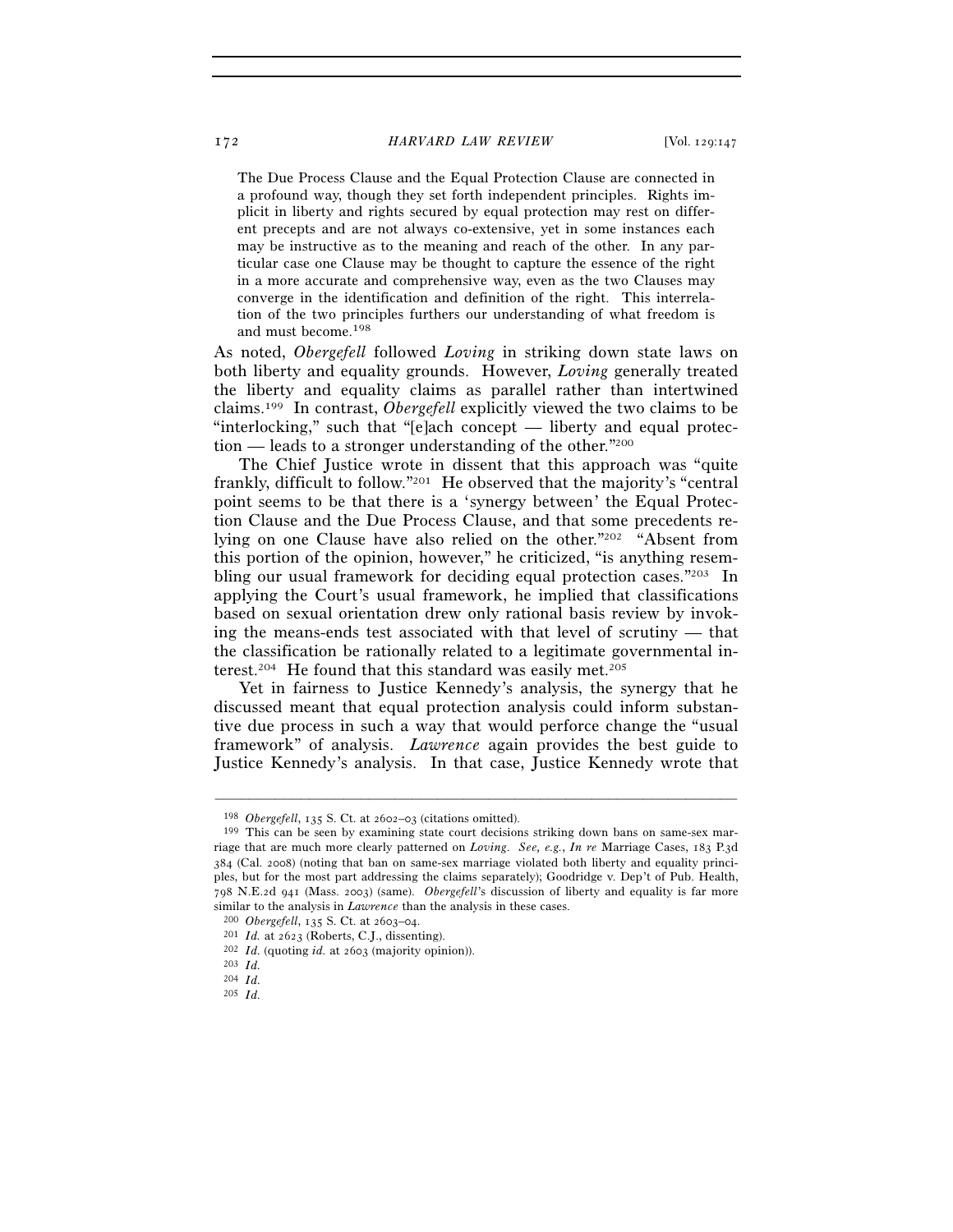2015] *THE SUPREME COURT* — *COMMENTS* 173

both liberty and equality issues were implicated, but that a liberty analysis advanced both interests.206 He therefore decided it as a substantive due process case inflected with equality concerns.<sup>207</sup>

Lest that sound too abstract, consider the more traditional equality analysis offered by Justice O'Connor's concurrence in *Lawrence*. Her opinion maintained that the Equal Protection Clause could be used to strike down the sodomy statutes only in the states that punished exclusively same-sex sodomy.<sup>208</sup> Of course, to conform to a ruling under the Equal Protection Clause, the states may either "level up" to eliminate all prohibitions on sodomy or "level down" to prohibit sodomy regardless of the sex of the participants. Justice O'Connor remained confident that if states chose to level down, their electorates would vote out the prohibitions.209 Yet it is not at all clear that a choice to have *unenforced* sodomy statutes would be voted down, because the dignitary slight of such sodomy statutes would be largely directed toward samesex sodomy.

By engaging in a liberty analysis in *Lawrence*, Justice Kennedy required the states to level up to treat both straights and gays equally, which in that case meant the elimination of all sodomy statutes. Put differently, the equality concerns implicated in that case were, against intuition, better served under the Due Process Clause than under the Equal Protection Clause.

Similarly, in *Obergefell*, a standard equal protection ruling would have permitted the states either to level up by granting both same-sex couples and opposite-sex couples marriage licenses or to level down by refusing to grant licenses to both sets of couples. As the South African Constitutional Court framed it in a similar case before *Obergefell*, it was a decision between the "equality of the vineyard" and the "equality of the graveyard."210 By basing its ruling on the Due Process Clause (this time in addition to, rather than in lieu of, the Equal Protection Clause), the *Obergefell* Court required the equality of the vineyard. And even then, as we have seen, some state actors have chosen to refuse to issue marriage licenses across the board rather than to issue them to same-sex couples.<sup>211</sup> Those actors violate a due process ruling in a way that would not violate an equal protection ruling.

<sup>&</sup>lt;sup>206</sup> Lawrence v. Texas, 539 U.S. 558, 575 (2003).<br>
<sup>207</sup> *See id.* at 575–79.<br>
<sup>208</sup> *See id.* at 585 (O'Connor, J., concurring).<br>
<sup>209</sup> *See id.* at 584–85.<br>
<sup>210</sup> *Minister of Home Affairs v. Fourie* 2006 (1) SA 524 (C N.Y. TIMES (Aug. 13, 2015), http://www.nytimes.com/2015/08/14/us/kentucky-rowan-county -same-sex-marriage-licenses-kim-davis.html [http://perma.cc/Q2KW-WWZ6] (discussing Kentucky clerk Kim Davis's refusal to issue licenses and noting that "[i]n Alabama, probate judges in 13 of 67 counties are, like Ms. Davis, declining to issue marriage licenses to anyone").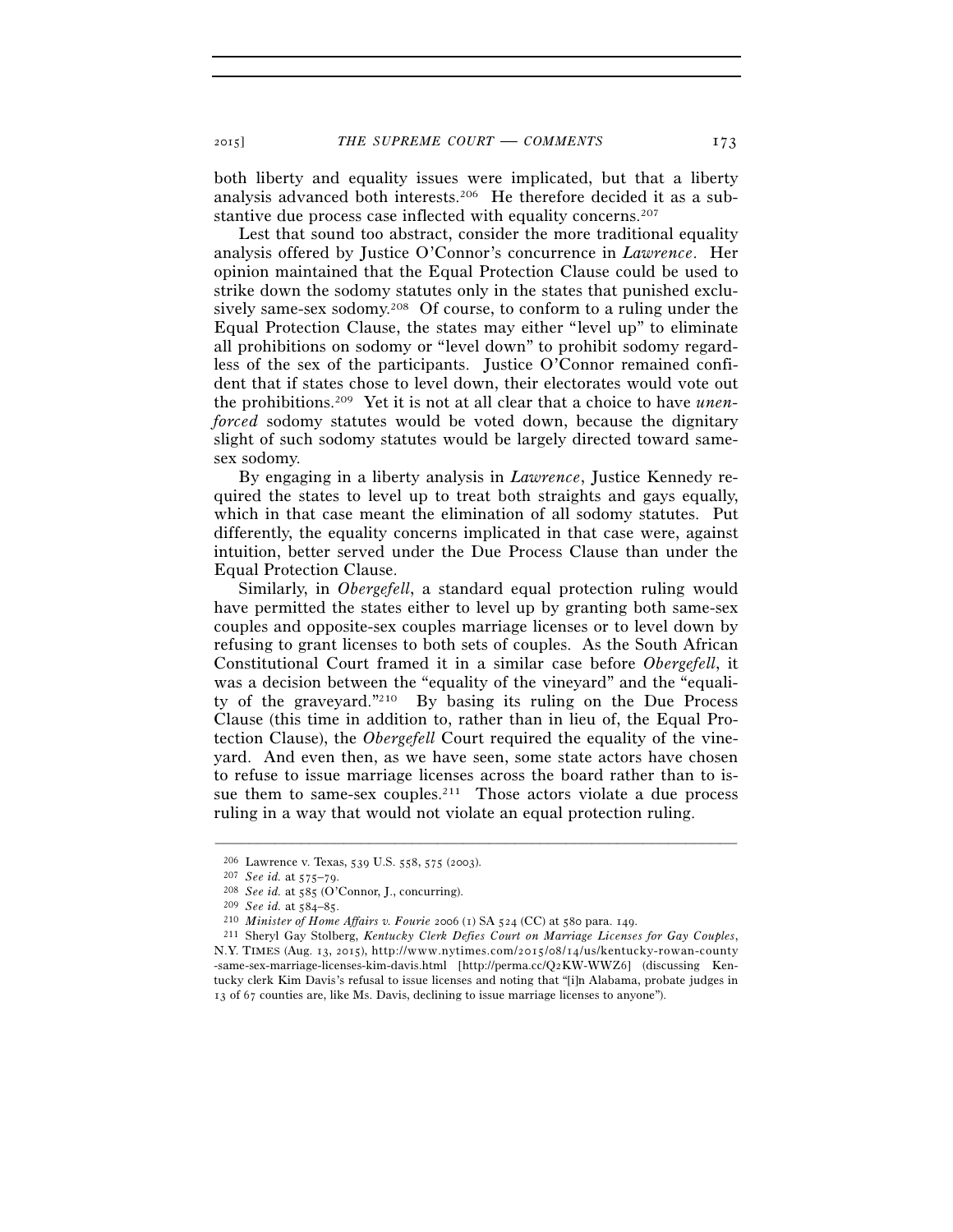And again, that due process ruling protects the *true* equality interests of gays and lesbians more than an equal protection decision ever could. An individual could take the principled view that the state should not be in the business of running recreational facilities. Yet even that individual should have qualms if the reason a municipality closes a public pool is to avoid integrating it on racial lines (the occurrence that triggered *Palmer v. Thompson*212). Similarly, an individual could hold the principled view that the state should be out of the marriage business. Yet even that individual should have qualms if the reason for shutting down civil marriage is the threat of same-sex couples entering the institution.

*Obergefell* differs from *Lawrence* in that it invokes both values due process and equal protection — rather than relying solely on due process. But the similarities are, in my view, more important than the differences. What emerges from *Lawrence* and *Obergefell* is a vision of liberty that I will call "antisubordination liberty." While the path forward for substantive due process will now rely on a common law– based analysis rooted in the *Poe* dissent, one of the major inputs into any such analysis will be the impact of granting or denying such liberties to historically subordinated groups. The doctrinal rubric under which such extensions of liberty occur may be less important than the concept that, as the Court stated in a canonical equal protection case: "[T]he history of our Constitution . . . is the story of the extension of constitutional rights and protections to people once ignored or excluded."213

As that quotation suggests, this idea is not new. I have pointed out in these pages that "[t]he Court has long used the Due Process Clauses to further equality concerns, such as those relating to indigent individuals, national origin minorities, racial minorities, religious minorities, sexual minorities, and women."214 At the same time, I have also noted that "equality concerns can lead the Court to *deny* as well as to *recognize* the ostensible liberty."215 I invoked the example of *Glucksberg* itself, where the Court declined to rule in favor of plaintiffs seeking to commit physician-assisted suicide.216 One of the rationales for its decision was that "the State has an interest in protecting vulnerable groups — including the poor, the elderly, and disabled persons — from abuse, neglect, and mistakes."217 What *Obergefell* does is to drive this idea

<sup>212</sup> *See* <sup>403</sup> U.S. 217, 218–19 (1971). 213 United States v. Virginia, 518 U.S. 515, 557 (1996) (citing RICHARD B. MORRIS, THE FORGING OF THE UNION, <sup>1781</sup>–1789, at 193 (1987)). 214 Yoshino, *supra* note 57, at 749–50 (footnotes omitted). 215 *Id.* at 801. 216 *See id.*

<sup>217</sup> Washington v. Glucksberg, 521 U.S. 702, 731 (1997).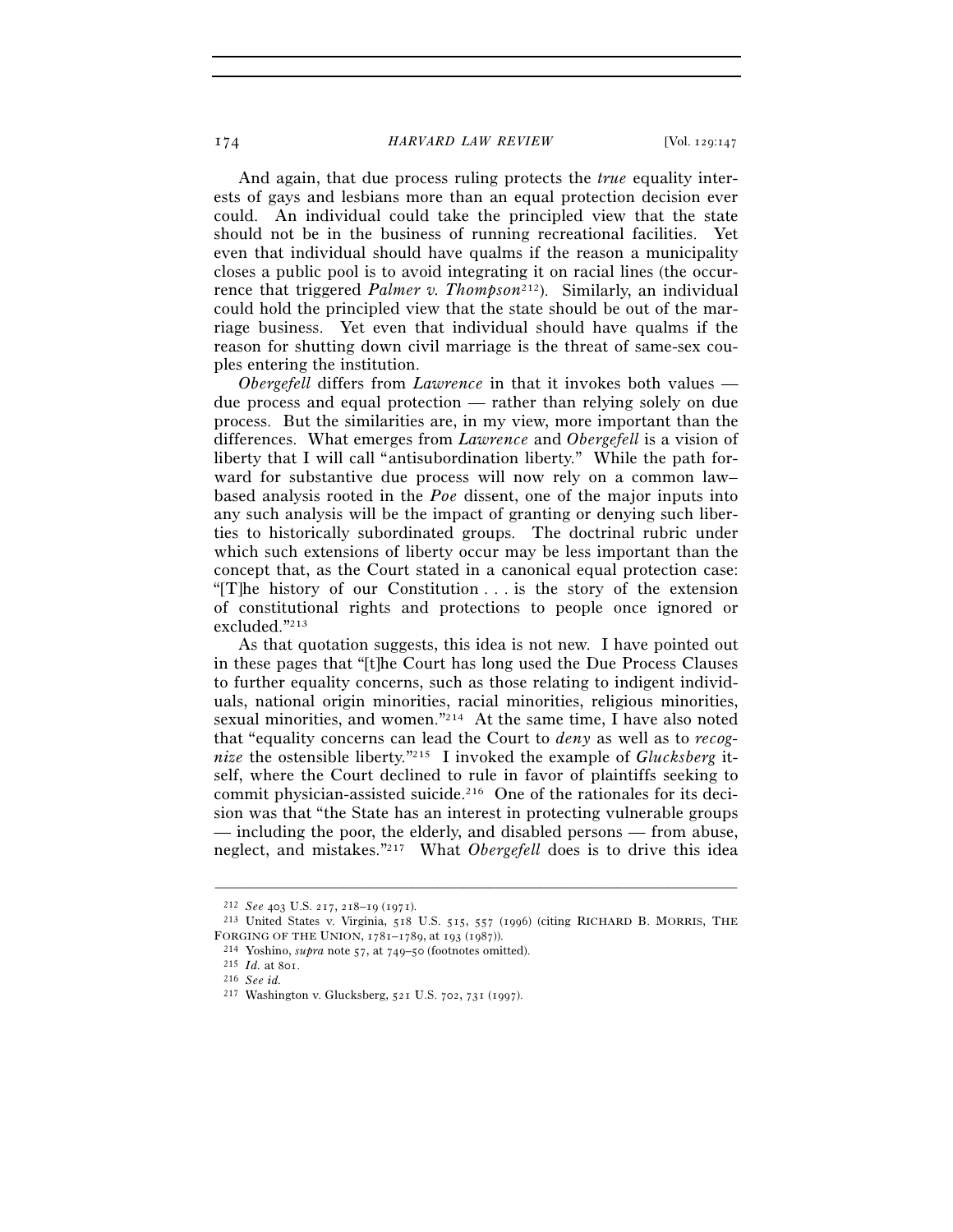further to the surface — asserting that in the common law adjudication of new liberties, the effect on those subordinated groups should matter.<sup>218</sup>

Chief Justice Roberts declared the majority's reasoning on this point "difficult to follow,"219 and so it should come as no surprise that he raised concerns about how the Court risked repeating the error of *Dred Scott* and *Lochner*. 220 To apprehend a liberty principle inflected with a notion of antisubordination, however, is to meet his most immediate concerns. Few would argue that the liberty interest articulated in *Dred Scott* could be justified on the ground that it redressed the subordination of slaveholders.

Similarly, the *Lochner* Court emphasized that it was upholding the freedom to contract in part because the bakers protected by the law were not a vulnerable class.221 To be sure, defenders of *Lochner* argue that the freedom of contract benefited vulnerable bakers.<sup>222</sup> However, that interpretation does not take away the Court's emphasis on vulnerable individuals; it just suggests that the Court made an incorrect judgment about vulnerability. This solicitude for vulnerable groups led the Court just three years later to uphold a maximum-hours law for women, precisely because it deemed them to be the weaker sex.223 Moreover, the case that effectively overruled *Lochner* emphasized how the freedom of contract ignored how "proprietors of these establishments and their operatives do not stand upon an equality."<sup>224</sup> An analysis of substantive due process inflected with equality concerns, then, constrains as well as expands the field of possible liberties.

<sup>218</sup> In *Glucksberg*, the protection of vulnerable groups entered into the analysis after the Court had deemed, for other reasons, that the right to physician-assisted suicide was not a protected substantive-due-process right. *Obergefell*, in contrast, considers the impact on vulnerable groups in discerning whether the alleged right should be recognized in the first place. If anything, *Obergefell* will only heighten the extent to which antisubordination concerns will affect substantive-due-process analysis because it loads those concerns into the threshold inquiry regarding the existence of the right.<br> $^{219}$  Obergefell, 135 S. Ct. at 2623 (Roberts, C.J., dissenting).

<sup>&</sup>lt;sup>220</sup> *See id.* at 2616–18. Chergefeld, C.S. 45, 57 (1905) ("There is no contention that bakers as a class <sup>221</sup> Lochner v. New York, 198 U.S. 45, 57 (1905) ("There is no contention that bakers as a class are not equal in intelligence and capacity to men in other trades or manual occupations, or that they are not able to assert their rights and care for themselves without the protecting arm of the State . . . .").

<sup>222</sup> *See, e.g.*, DAVID E. BERNSTEIN, REHABILITATING LOCHNER 23 (2011); George F. Will, *The 110 Year-Old Case that Still Inspires Supreme Court Debates*, WASH. POST (July 10, 2015), h t  $\text{tv://www.washingtonpost.com/optimions/110-years-and-still-going-strong/2015/07/10/fsobfero}$ -2662-11e5-aae2-6c4f59b050aa\_story.html [http://perma.cc/3HJQ-4DTK] (criticizing Chief Justice Roberts's *Obergefell* dissent by noting that the 1895 law invalidated in *Lochner* constituted "rentseeking by large, unionized bakeries and their unions," who wished "to crush their small, familyowned, nonunionized competitors that depended on flexible work schedules").<br> $^{223}$  Muller v. Oregon, 208 U.S. 412, 421–23 (1908).

<sup>&</sup>lt;sup>224</sup> W. Coast Hotel Co. v. Parrish, 300 U.S. 379, 393 (1937) (quoting Holden v. Hardy, 169 U.S. 366, 397 (1898)).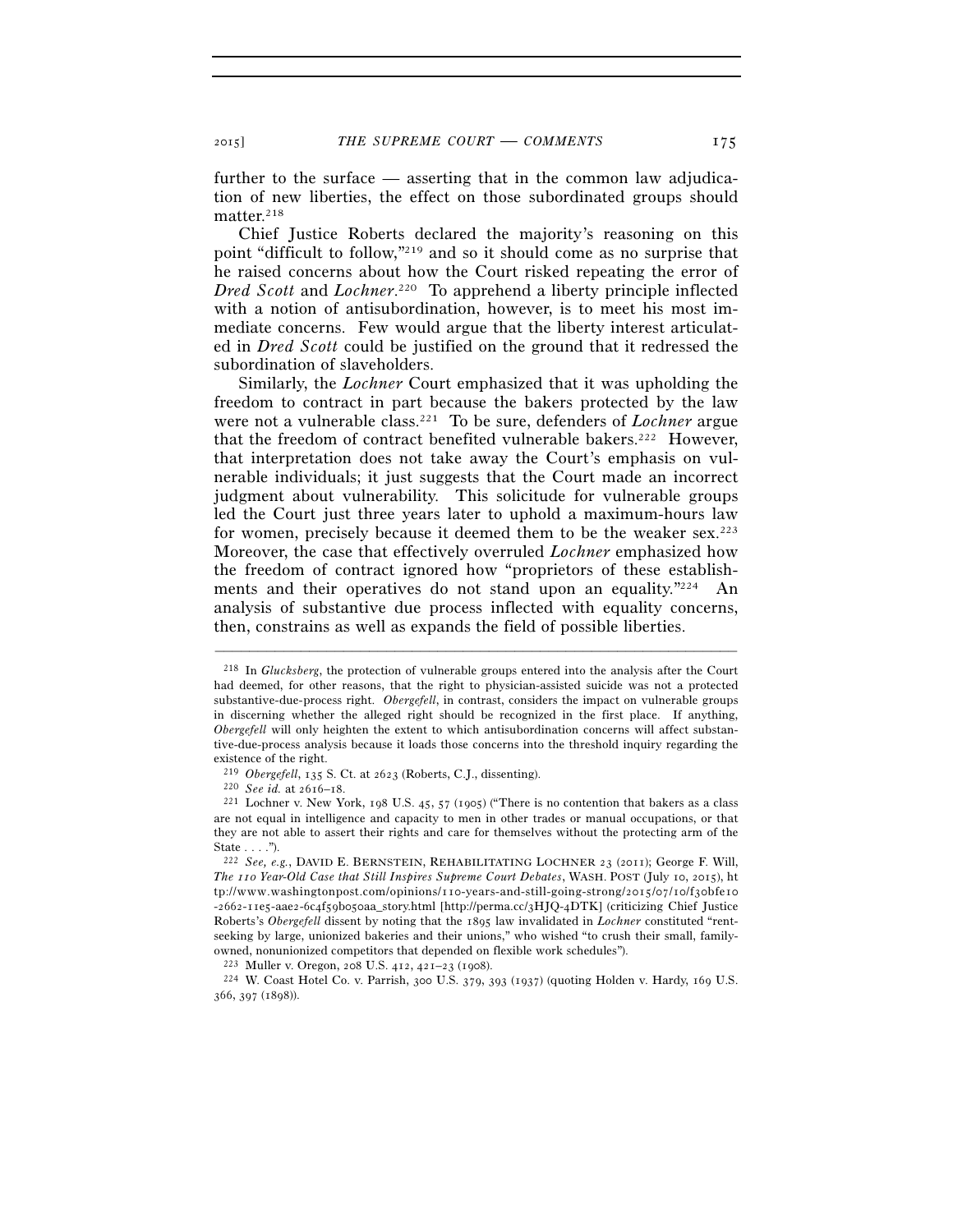Of course what counts as a "subordinated group" will be up for debate. Several of the *Obergefell* dissents pointed out that granting the right to marry to same-sex couples would have negative effects on people with religious objections to same-sex marriage.225 Such a claim calls for the careful analysis that *Poe* requires (in contrast to the mechanical "careful description" that *Glucksberg* requires).226 Individuals who object to the simple existence of same-sex marriage on religious grounds not only have an extremely attenuated claim of harm, but also run up against the prohibition on creating civil law based on religious viewpoints.227 So the objection must be limited to individuals alleging a more particularized injury, such as the florist or restaurateur who does not wish to cater a gay wedding. But the real reason that such individuals are being asked to violate tenets of their faith is not samesex marriage per se, but laws forbidding discrimination on the basis of sexual orientation.

To see this, consider two jurisdictions. One allows same-sex marriage but does not require equal treatment on the basis of sexual orientation (either because no federal or state law covers sexual orientation or because an exemption has been written into that law). The other does not recognize same-sex marriage but requires equal treatment on the basis of sexual orientation. In the former jurisdiction, a caterer could discriminate with impunity among the weddings she works. In the latter jurisdiction, a wedding caterer may well not be able to distinguish among ceremonies, even though the event at issue cannot result in a civil marriage. This was the fact pattern of *Elane Photography, LLC v. Willock*, 228 in which a photographer was held liable for refusing to photograph a same-sex couple in a civil commitment ceremony in New Mexico.<sup>229</sup> At the time, New Mexico did not allow same-sex couples to marry, but had a human rights law that barred discrimination on the basis of sexual orientation.230 The photographer lost her case all the way up to the state supreme court, $231$  and the United States Supreme Court denied review.232 Given this backdrop, religious objectors to same-sex marriage should not be advocating

<sup>–––––––––––––––––––––––––––––––––––––––––––––––––––––––––––––</sup> 225 *See Obergefell*, 135 S. Ct. at 2625–26 (Roberts, C.J., dissenting); *id.* at 2638–39 (Thomas, J., dissenting); *id.* at 2642–43 (Alito, J., dissenting).<br><sup>226</sup> *See supra* note 136.<br><sup>227</sup> *See, e.g.*, Edwards v. Aguillard, 482 U.S. 578, 585 (1987); Wallace v. Jaffree, 472 U.S. 38, 56

<sup>(</sup>1985); Stone v. Graham, 449 U.S. 39, 41 (1980) (per curiam); Lemon v. Kurtzman, 403 U.S. 602, <sup>612</sup> (1971). 228 <sup>309</sup> P.3d 53 (N.M. 2013), *cert. denied*, 134 S. Ct. 1787 (2014). 229 *See id.* at 59. 230 *Id.*<sup>231</sup> *See id.*

<sup>232</sup> Elane Photography, LLC v. Willock, 134 S. Ct. 1787 (2014) (mem.), *denying cert. to* 309 P.3d 53.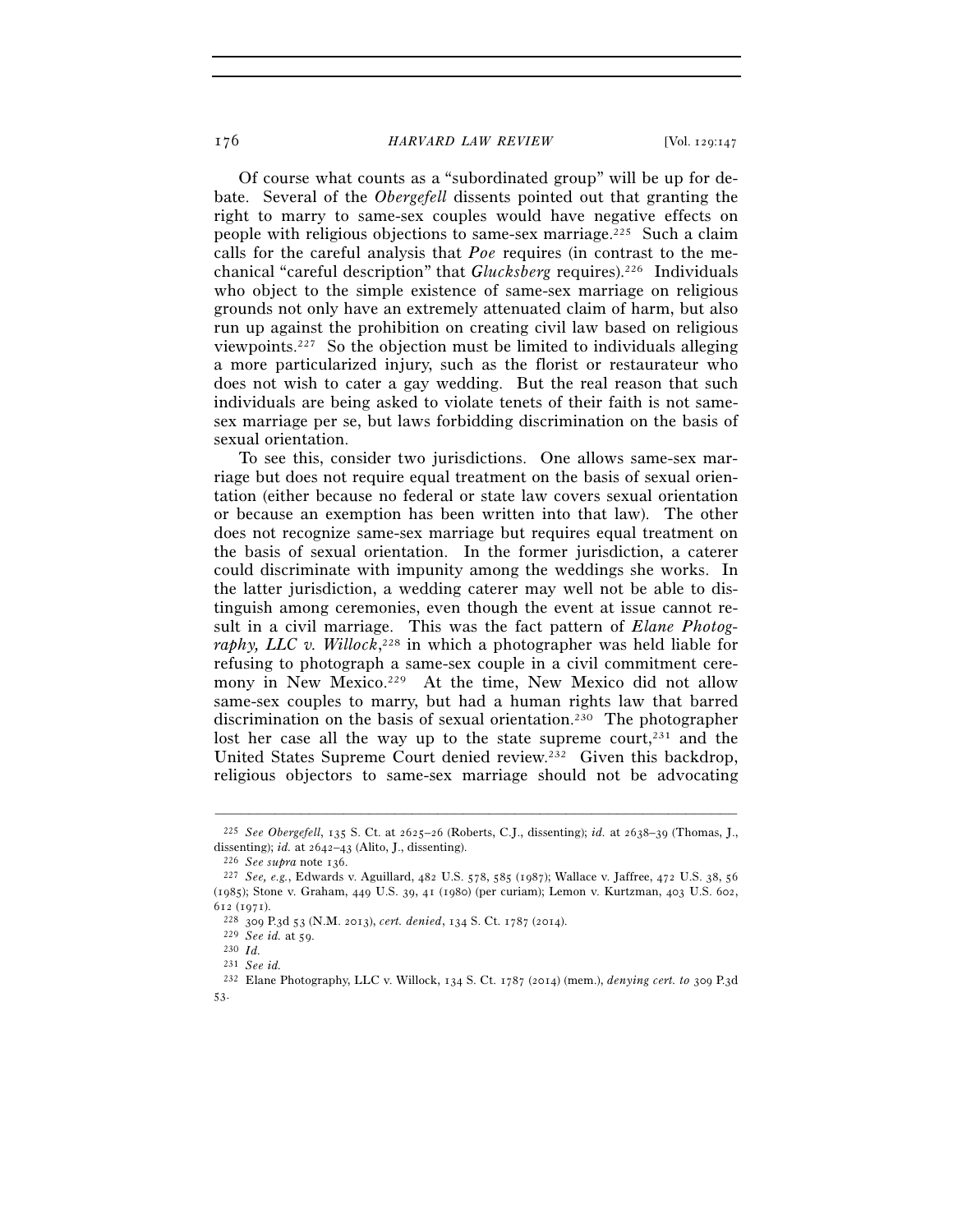against the rights of same-sex couples to marry, but rather should be appealing to state and federal legislators to create exemptions from antidiscrimination laws. It is those antidiscrimination laws, not marriage laws, that are driving their losses in court.

Looking beyond *Obergefell*, we might ask what an antisubordination liberty approach might presage for other alleged rights. Chief Justice Roberts put one front and center — the question of plural marriage.233 If same-sex couples have a constitutional right to marry under the theory of equal dignity, he queried, what would prevent a "throuple" from seeking marriage?234 Justice Kennedy's opinion did not directly respond to this contingency, but his analysis appeared to anticipate it. One tradition it emphasized, for instance, was the special "bilateral loyalty" created by marriage.235 Yet given the Court's willingness to jettison the opposite-sex tradition of marriage, the dissenters fairly approached these implicit assurances with skepticism.236 Under a *Poe* analysis, it might well be that the Court would find a new tradition supporting polygamy.

Nonetheless, the antisubordination principle likely provides a strong constraint on recognition of polygamous unions as a fundamental right. For the would-be plaintiffs, the antisubordination principle offers less succor. Bans on same-sex marriage prohibit gay individuals from marrying anyone to whom they might be sexually attracted. By contrast, bans on polygamy prohibit polyamorously oriented individuals not from marrying someone to whom they are attracted, but from marrying more than one such individual.<sup>237</sup> To paraphrase the immortal Alice, one can't have more if one hasn't had any.<sup>238</sup> And this difference — between any and more — seemed important to Justice Kennedy in his claim about the importance of avoiding human loneliness.239 The difference also seemed to drive Justice Kennedy's immutability analysis: after finding that homosexuality is immutable, he concluded gays would be necessarily consigned to a lonely life if same-sex marriage were not available.<sup>240</sup> Because the would-be plaintiff in a plural marriage case is not subject to this necessary loneliness, her antisubordination interest would likely be weaker.

<sup>233</sup> *See Obergefell*, 135 S. Ct. at 2621–22 (Roberts, C.J., dissenting). 234 *Id.*

<sup>&</sup>lt;sup>236</sup> See id. at 2621 (Roberts, C.J., dissenting) (stating that the majority has "randomly insert[ed] the adjective 'two' in various places" without principled justification).

<sup>237</sup> JONATHAN RAUCH, GAY MARRIAGE: WHY IT IS GOOD FOR GAYS, GOOD FOR STRAIGHTS, AND GOOD FOR AMERICA 126 (2004).<br><sup>238</sup> LEWIS CARROLL, ALICE IN WONDERLAND 57 (Donald J. Gray ed., W.W. Norton & Co.

<sup>2013</sup>) (1865). 239 *See Obergefell*, 135 S. Ct. at 2608. 240 *See id.* at 2596.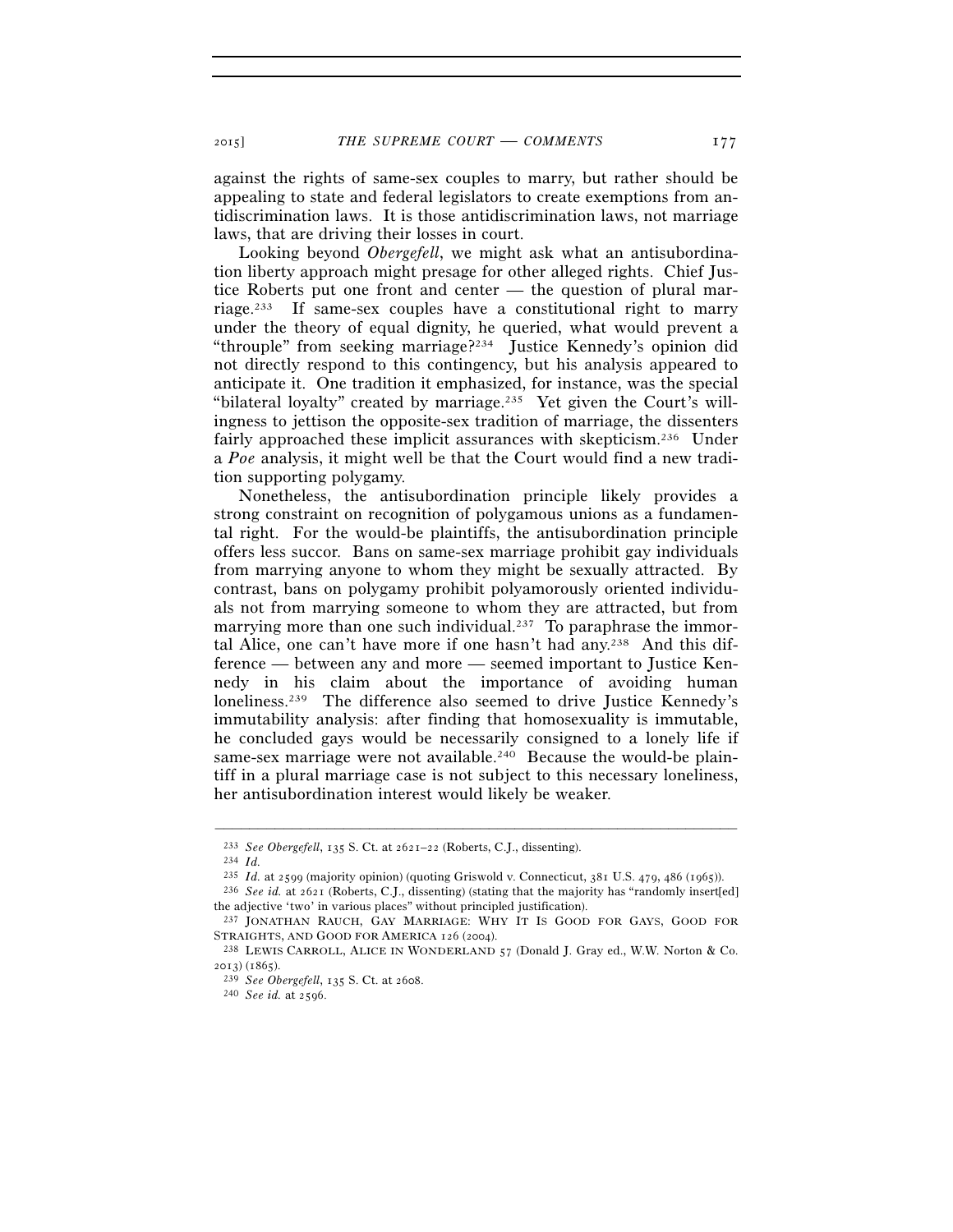In addition to providing little support for a plural-marriage plaintiff, the antisubordination principle provides significant support for a state defending its prohibition of polygamy. Most forms of polygamy are polygynous (concerning a man married to more than one wife) rather than polyandrous (concerning a woman married to more than one husband).241 Polygynous marriages raise the concern that men are subordinating their wives. Commentary has long observed that bans on same-sex marriage reflect and reinforce subordination on the basis of gender.242 Bans on polygamous marriages, in contrast, arguably prevent such subordination.243

To take another live example, we might consider the various challenges to reproductive rights. Here again, antisubordination claims can be mounted on either side of the right to have an abortion. On the side of the plaintiffs, we see that both *Roe* and *Casey* showed rising concern with how the abortion right was necessary to prevent the subordination of women.244 On the side of the state, we see an antisubordination claim being adduced on the part of the potential life represented by the fetus.

Here, I wish to make a fairly parsimonious intervention. Recent years have seen a new argument in this storied debate, which is that women themselves are hurt by the abortions they choose.<sup>245</sup> This socalled "woman-protective argument"246 was made by Justice Kennedy in *Gonzales v. Carhart*, 247 which upheld the federal Partial-Birth Abortion Ban Act of 2003. 248 The *Gonzales* majority stated: "While we find no reliable data to measure the phenomenon, it seems unexceptionable

<sup>&</sup>lt;sup>241</sup> Polygamy, in ENCYCLOPEDIA OF HUMAN RELATIONSHIPS 1256, 1257 (2009) ("Among the 1,231 societies in the *Ethnographic Atlas Codebook*, 186 (15 percent) were monogamous, 453 (37 percent) had occasional polygyny, 588 (48 percent) had more frequent polygyny, and 10 (less than 1 percent) had polyandry."). 242 *See, e.g.*, Andrew Koppelman, *Why Discrimination Against Lesbians and Gay Men Is Sex* 

*Discrimination*, 69 N.Y.U. L. REV. 197 (1994).<br><sup>243</sup> To be sure, as Justice Alito appeared to suggest during oral arguments, there could be in-

stances in which individuals sought to enter a plural marriage on terms of total equality. *See* Transcript of Oral Argument at 17–18, *Obergefell*, 135 S. Ct. 2584 (No. 14-556) (discussing the first question presented). But such arguments would still not invalidate bans on polygamy across the board.

<sup>244</sup> *See* Planned Parenthood of Se. Pa. v. Casey, 505 U.S. 833, 856 (1992) (suggesting that the right to abortion is necessary so that women may exercise their right "to participate equally in the economic and social life of the Nation"); Roe v. Wade, 410 U.S. 113, 153 (1973) ("Maternity, or additional offspring, may force upon the woman a distressful life and future.").

<sup>245</sup> This contention is analogous to the claim made in the context of racially conscious affirmative action, where opponents have stated that affirmative action hurts its ostensible beneficiaries. *See, e.g.*, Grutter v. Bollinger, 539 U.S. 306, 372–73 (2003) (Thomas, J., dissenting). 246 Reva B. Siegel, *The New Politics of Abortion: An Equality Analysis of Woman-Protective* 

*Abortion Restrictions*, 2007 U. ILL. L. REV. 991. 247 <sup>550</sup> U.S. 124 (2007). 248 *See id.* at 133.